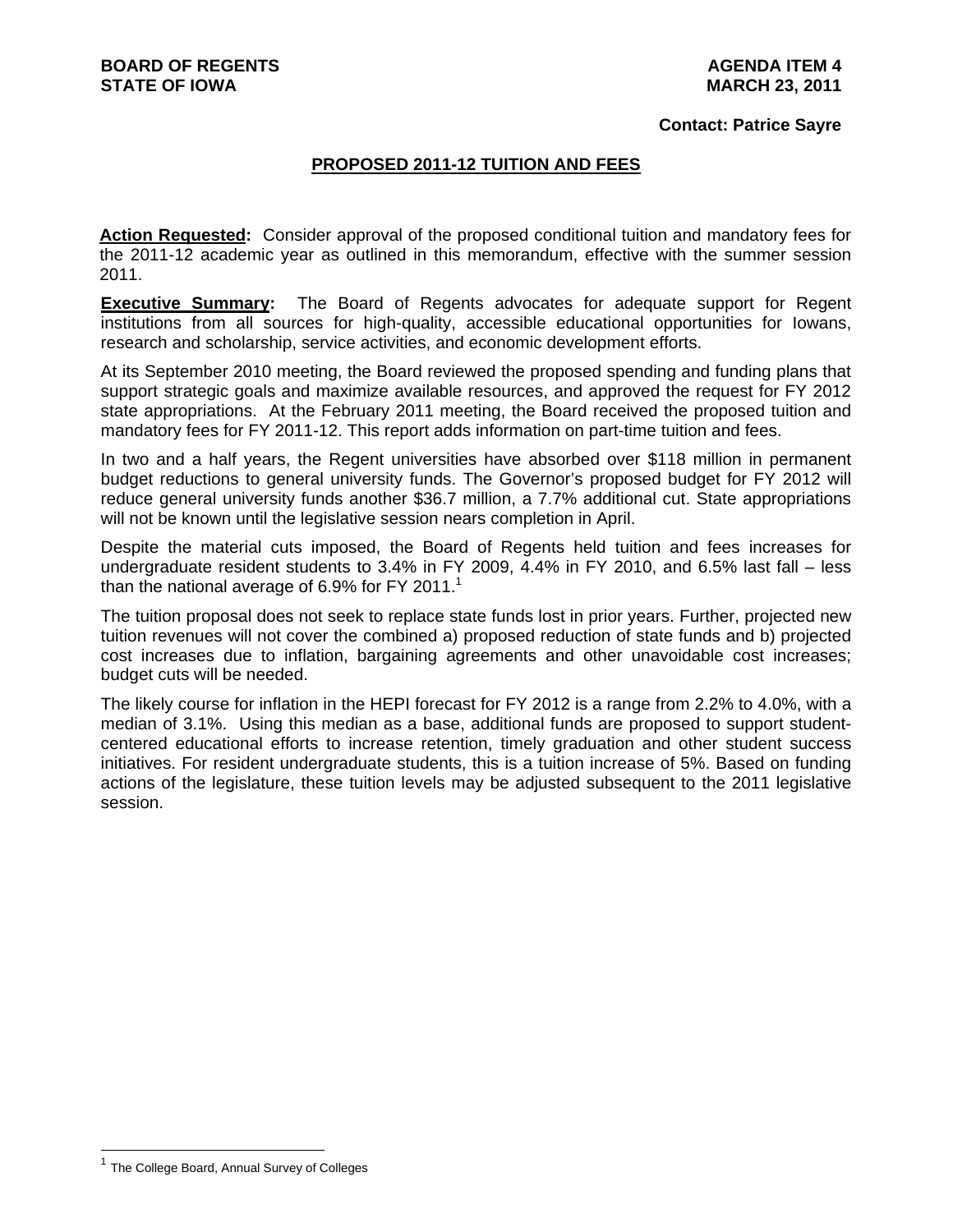# **BOARD OF REGENTS**<br>STATE OF IOWA **AGENDA ITEM 4 STATE OF IOWA**

### **Regent Tuition and Mandatory Fees Proposed Academic Year 2011-12**

| <b>UNDERGRADUATE</b>                                                                         |                                    | <b>Base Tuition</b>                |                                |                       |                                  | <b>Mandatory Fees</b>            |                            |                              |                                    | <b>Total Base Tuition and</b><br><b>All Mandatory Fees</b> |                                |                       |
|----------------------------------------------------------------------------------------------|------------------------------------|------------------------------------|--------------------------------|-----------------------|----------------------------------|----------------------------------|----------------------------|------------------------------|------------------------------------|------------------------------------------------------------|--------------------------------|-----------------------|
|                                                                                              | 2010-11                            | 2011-12                            | Incr                           | % Incr                | 2010-11                          | 2011-12                          | Incr                       | % Incr                       | 2010-11                            | 2011-12                                                    | \$ Incr                        | % Incr                |
| UNIVERSITY OF IOWA<br>Resident <sup>1</sup><br>Nonresident                                   | 6,128.00<br>22,424.00              | 6,436.00<br>23,770.00              | 308.00<br>1,346.00             | 5.0%<br>6.0%          | 1,289.00<br>1.289.00             | 1,329.00<br>1,329.00             | 40.00<br>40.00             | 3.1%<br>3.1%                 | 7,417.00<br>23,713.00              | 7,765.00<br>25,099.00                                      | 348.00<br>1,386.00             | 4.7%<br>5.8%          |
| <b>IOWA STATE UNIVERSITY</b><br>Resident<br>Nonresident                                      | 6,102.00<br>17,668.00              | 6,408.00<br>18,280.00              | 306.00<br>612.00               | 5.0%<br>3.5%          | 894.70<br>894.70                 | 1,077.60<br>1,077.60             | 182.90<br>182.90           | 20.4%<br>20.4%               | 6,996.70<br>18,562.70              | 7,485.60<br>19,357.60                                      | 488.90<br>794.90               | 7.0%<br>4.3%          |
| UNIVERSITY OF NORTHERN IOWA<br>Resident<br>Nonresident                                       | 6,102.00<br>14,442.00              | 6.408.00<br>15,164.00              | 306.00<br>722.00               | 5.0%<br>5.0%          | 906.00<br>906.00                 | 942.00<br>942.00                 | 36.00<br>36.00             | 4.0%<br>4.0%                 | 7,008.00<br>15,348.00              | 7,350.00<br>16,106.00                                      | 342.00<br>758.00               | 4.9%<br>4.9%          |
| <b>UNDERGRADUATE</b>                                                                         |                                    | <b>Base Tuition</b>                |                                |                       |                                  | <b>Mandatory Fees</b>            |                            |                              |                                    | <b>Total Base Tuition and</b><br><b>All Mandatory Fees</b> |                                |                       |
| <b>Division Differentials</b>                                                                | 2010-11                            | 2011-12                            | Incr                           | % Incr                | 2010-11                          | 2011-12                          | Incr                       | % Incr                       | 2010-11                            | 2011-12                                                    | \$ Incr                        | % Incr                |
| <b>UNIVERSITY OF IOWA</b><br><b>Business upper division</b><br>Resident<br>Nonresident       | 7,784.00<br>24,136.00              | 8,174.00<br>25,586.00              | 390.00<br>1,450.00             | 5.0%<br>6.0%          | 1436.00<br>1436.00               | 1480.00<br>1480.00               | 44.00<br>44.00             | 3.1%<br>3.1%                 | 9,220.00<br>25,572.00              | 9,654.00<br>27,066.00                                      | 434.00<br>1,494.00             | 4.7%<br>5.8%          |
| <b>Engineering sophomore</b><br>Resident<br>Nonresident<br><b>Engineering upper division</b> | 6,128.00<br>22,424.00              | 7,436.00<br>24,770.00              | 1,308.00<br>2,346.00           | 21.3%<br>10.5%        | 1487.00<br>1487.00               | 1533.00<br>1533.00               | 46.00<br>46.00             | 3.1%<br>3.1%                 | 7,615.00<br>23,911.00              | 8,969.00<br>26,303.00                                      | 1,354.00<br>2,392.00           | 17.8%<br>10.0%        |
| Resident<br>Nonresident<br>Nursing freshman<br>Resident                                      | 8,098.00<br>24,498.00<br>6,128.00  | 8,504.00<br>25,968.00<br>8,662.00  | 406.00<br>1,470.00<br>2.534.00 | 5.0%<br>6.0%<br>41.4% | 1,487.00<br>1,487.00<br>1,122.00 | 1,533.00<br>1,533.00<br>1,157.00 | 46.00<br>46.00<br>35.00    | 3.1%<br>3.1%<br>3.1%         | 9,585.00<br>25,985.00<br>7,250.00  | 10,037.00<br>27,501.00<br>9,819.00                         | 452.00<br>1,516.00<br>2,569.00 | 4.7%<br>5.8%<br>35.4% |
| Nonresident<br>Nursing soph/jr/sr<br>Resident                                                | 22,424.00<br>8,248.00              | 26,018.00<br>8,662.00              | 3,594.00 16.0%<br>414.00       | 5.0%                  | 1,122.00<br>1,122.00             | 1,157.00<br>1,157.00             | 35.00<br>35.00             | 3.1%<br>3.1%                 | 23,546.00<br>9,370.00              | 27,175.00<br>9,819.00                                      | 3,629.00<br>449.00             | 15.4%<br>4.8%         |
| Nonresident<br>IOWA STATE UNIVERSITY<br><b>Business upper division</b><br>Resident           | 24,544.00<br>7,132.00              | 26,018.00<br>7,990.00              | 1,474.00<br>858.00             | 6.0%<br>12.0%         | 934.70                           | 1,122.00 1,157.00<br>1,117.60    | 35.00<br>182.90            | 3.1%<br>19.6%                | 25,666.00<br>8,066.70              | 27,175.00<br>9,107.60                                      | 1,509.00<br>1,040.90           | 5.9%<br>12.9%         |
| Nonresident<br><b>Engineering upper division</b><br>Resident<br>Nonresident                  | 18,694.00<br>8,088.00<br>19,584.00 | 19,842.00<br>8,494.00<br>20,264.00 | 1,148.00<br>406.00<br>680.00   | 6.1%<br>5.0%<br>3.5%  | 934.70<br>1,110.70<br>1,110.70   | 1,117.60<br>1,293.60<br>1,293.60 | 182.90<br>182.90<br>182.90 | 19.6%<br>16.5%<br>16.5%      | 19,628.70<br>9,198.70<br>20,694.70 | 20,959.60<br>9,787.60                                      | 1,330.90<br>588.90<br>862.90   | 6.8%<br>6.4%<br>4.2%  |
| AST/ITec upper division <sup>2</sup><br>Resident<br>Nonresident                              | 6,102.00<br>17,668.00              | 6,992.00<br>18,864.00              | 1,196.00                       | 890.00 14.6%<br>6.8%  | 1,110.70<br>1,110.70             | 1,293.60<br>1,293.60             | 182.90<br>182.90           | 16.5%<br>16.5%               | 7,212.70<br>18,778.70              | 21,557.60<br>8,285.60<br>20,157.60                         | 1,072.90<br>1,378.90           | 14.9%<br>7.3%         |
| UNIVERSITY OF NORTHERN IOWA<br><b>Business upper division</b><br>Resident                    |                                    |                                    |                                |                       |                                  |                                  |                            |                              |                                    | 8.850.00                                                   |                                |                       |
| Nonresident                                                                                  | 7,102.00<br>15,442.00              | 7,908.00<br>16,664.00              | 806.00<br>1,222.00             | 11.3%<br>7.9%         | 906.00<br>906.00                 | 942.00<br>942.00                 | 36.00<br>36.00             | 4.0%<br>4.0%                 | 8,008.00<br>16,348.00              | 17,606.00                                                  | 842.00<br>1,258.00             | 10.5%<br>7.7%         |
| <b>GRADUATE</b>                                                                              |                                    | <b>Base Tuition</b>                |                                |                       |                                  | <b>Mandatory Fees</b>            |                            |                              |                                    | <b>Total Base Tuition and</b><br><b>All Mandatory Fees</b> |                                |                       |
|                                                                                              | 2010-11                            | 2011-12                            | Incr                           | % Incr                | 2010-11                          | 2011-12                          | Incr                       | % Incr                       | 2010-11                            | 2011-12                                                    | \$ Incr                        | % Incr                |
| UNIVERSITY OF IOWA<br>Resident<br>Nonresident                                                | 7,250.00<br>21,670.00              | 7,614.00<br>22,972.00              | 364.00<br>1,302.00             | 5.0%<br>6.0%          | 1,329.00<br>1,329.00             | 1,368.00<br>1,368.00             | 39.00<br>39.00             | 2.9%<br>2.9%                 | 8,579.00<br>22,999.00              | 8,982.00<br>24,340.00                                      | 403.00<br>1,341.00             | 4.7%<br>5.8%          |
| <b>IOWA STATE UNIVERSITY</b><br>Resident<br>Nonresident                                      | 7,120.00<br>18,548.00              | 7,476.00<br>19,192.00              | 356.00<br>644.00               | 5.0%<br>3.5%          | 848.70                           | 848.70 1,031.60<br>1,031.60      |                            | 182.90 21.6%<br>182.90 21.6% | 7,968.70<br>19,396.70              | 8,507.60<br>20,223.60                                      | 538.90<br>826.90               | 6.8%<br>4.3%          |
| UNIVERSITY OF NORTHERN IOWA<br>Resident<br>Nonresident                                       | 7,120.00<br>15,628.00              | 7,476.00<br>16,410.00              | 356.00<br>782.00               | 5.0%<br>5.0%          | 906.00<br>906.00                 | 942.00<br>942.00                 | 36.00<br>36.00             | 4.0%<br>4.0%                 | 8,026.00<br>16,534.00              | 8,418.00<br>17,352.00                                      | 392.00<br>818.00               | 4.9%<br>4.9%          |

1 Most undergraduate students are in the College of Liberal Arts & Sciences

2 Agricultural Systems Technology/Inductrial Technology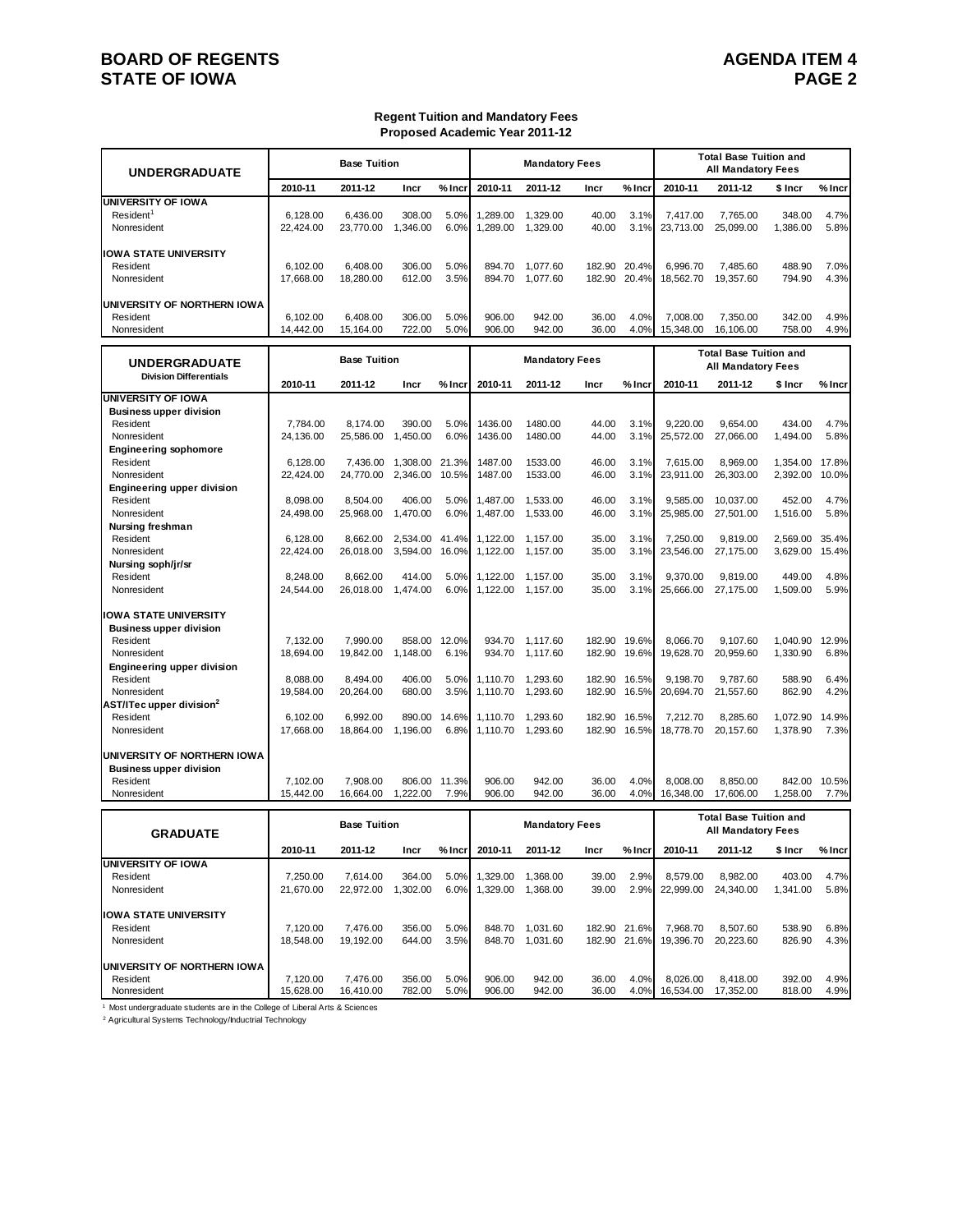# **Background Information**

With the tuition revenues, the universities will pursue focused excellence as follows:

# University of Iowa

The university began its new push towards student success in FY 2010, and has continued these efforts despite state appropriations reductions. The plan for FY 2012 keeps the focus on quality, access, and affordability by using tuition revenues to address non-discretionary cost increases and advancing selected educational components of the strategic plan. Priorities will be set using the following goals:

- Ensuring access for every qualified Iowa resident; and increasing enrollment of resident and non-resident undergraduates, underrepresented domestic students, veterans, and international students
- Planning for expanded student housing, classrooms, and staffing to accommodate the targeted enrollment growth
- Building on the University's tradition of leadership in the arts by creating connections among arts programs, and exploring opportunities to bring together the full range of SUI arts programs to generate new educational opportunities and stimulate creative work among faculty, staff, and students
- Enhancing educational excellence by expanding domestic and international diversity and by bringing the world to Iowa and taking Iowa to the world
- Strengthening recruitment and retention of talented underrepresented domestic minority students and international students and scholars, and expanding the proportion of students who study abroad
- $\bullet$  Integrating sustainability into all aspects of the university enterprise academics, operations, and outreach; providing students with educational opportunities to increase their knowledge of and problem-solving skills in environmental, social, and economic sustainability
- Creating better futures for Iowans by extending the reach of the University's missions throughout the state
- Expanding non-traditional paths for earning baccalaureate and graduate degrees for placebound adults in Iowa by establishing partnerships with community colleges throughout the state to provide on-site and online degree completion programs
- Expanding and enhancing transfer and articulation agreements with community colleges, such as "2+2"/dual enrollment programs.

### Iowa State University

Iowa State University will use new tuition resources to support lost capacity for teaching and student support that resulted from three years of reductions in state appropriations, as well as make continuous improvements in the quality of the student experience, and fund unavoidable cost increases. Programs and activities will be guided by objectives derived from the strategic plans of the Board of Regents and Iowa State University.

Five specific strategic goals are:

- Improve academic success, retention and graduation rates
- Foster successful transitions
- Encourage timely graduation and reduce student debt
- Provide enriching educational experiences in preparation for successful careers and lives
- Enhance infrastructure that supports learning, academic, and personal success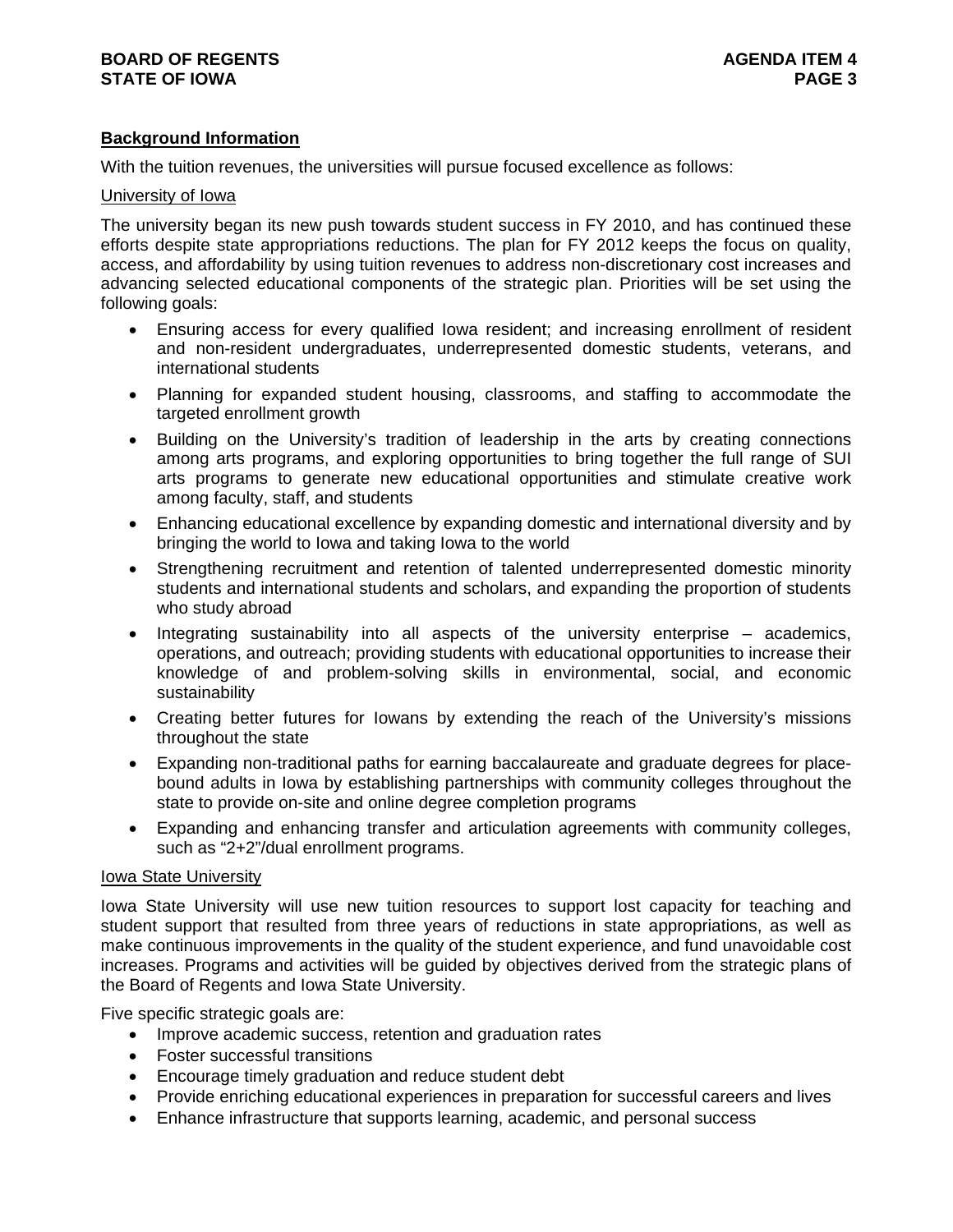## University of Northern Iowa

UNI's newly approved 2010-2015 strategic plan calls for the university to be a leading undergraduate public university that provides students with a strong liberal arts foundation. To improve the quality of the undergraduate experience, UNI will judiciously focus tuition revenues to areas that are in alignment with strategic priorities and fund unavoidable and inflationary cost increases.

Strategies will incorporate increasing diversity within faculty ranks, enhancing student retention and graduation rates, and reducing time to graduation. UNI will also address the crucial gap between majority/minority graduation rates, and seek needed resources to enhance the Foundations of Excellence Program for first year and transfer students.

# **Undergraduate Tuition**

- Budgets for FY 2011 indicate that undergraduate tuition revenues are 69% of total tuition revenues at SUI; 81% at ISU; and 91% at UNI.
- Resident tuition accounts for 48.6% of total tuition revenues; SUI at 42.1 (a decrease of 1.6% over the prior year), ISU at 45.1 (an increase of 1.9%), and UNI at 87.1% (an increase of 1.6%) in FY 2011.

|            | General Undergraduate Tuition Increase Proposals | 2011-12 Academic Year |         |             |
|------------|--------------------------------------------------|-----------------------|---------|-------------|
|            |                                                  | Resident              |         | Nonresident |
| SUI        | \$308                                            | 5.0%                  | \$1,346 | 6.0%        |
| <b>ISU</b> | \$306                                            | 5.0%                  | \$612   | 3.5%        |
| UNI        | \$306                                            | 5.0%                  | \$722   | 5.0%        |

In addition to the 5% tuition increase, the universities have requested the following for the 2011-12 academic year:

### State University of Iowa

 $\div$  Engineering – for both resident and nonresident sophomores, an additional tuition of \$1,000 will be used for student financial aid and collegiate programs supporting undergraduate engineering education (upper division undergraduate engineering students are currently assessed a \$1,750 supplement). The College of Engineering's interdisciplinary and personalized approach attracts outstanding students (one half were in the top 15% of their high school class), and has a higher percentage of female students than the Big 10 average. The entering class of Fall 2010 had an average ACT composite score above the 90th percentile level nationally.

First year enrollment growth of 37.8% in FY 2011 followed a first year enrollment growth of 18% the previous year. Peer comparison data reflects SUI's engineering tuition and fees to be among the lowest, while the undergraduate student to faculty ratio (19.3) is higher than that of peers (17.7). Assessing the tuition supplement the sophomore year is proposed as approximately two-thirds of the student's course load is in the engineering or major/specialty courses at that point.

 $\cdot$  Nursing – The University proposes to charge first year nursing students the same tuition charged the other classes of nursing. The College of Nursing's Early Admissions Program attracts talented high school students, who have met rigorous requirements, to nursing. Intensive advising is designed to retain students and cultivate them for graduate degree preparation.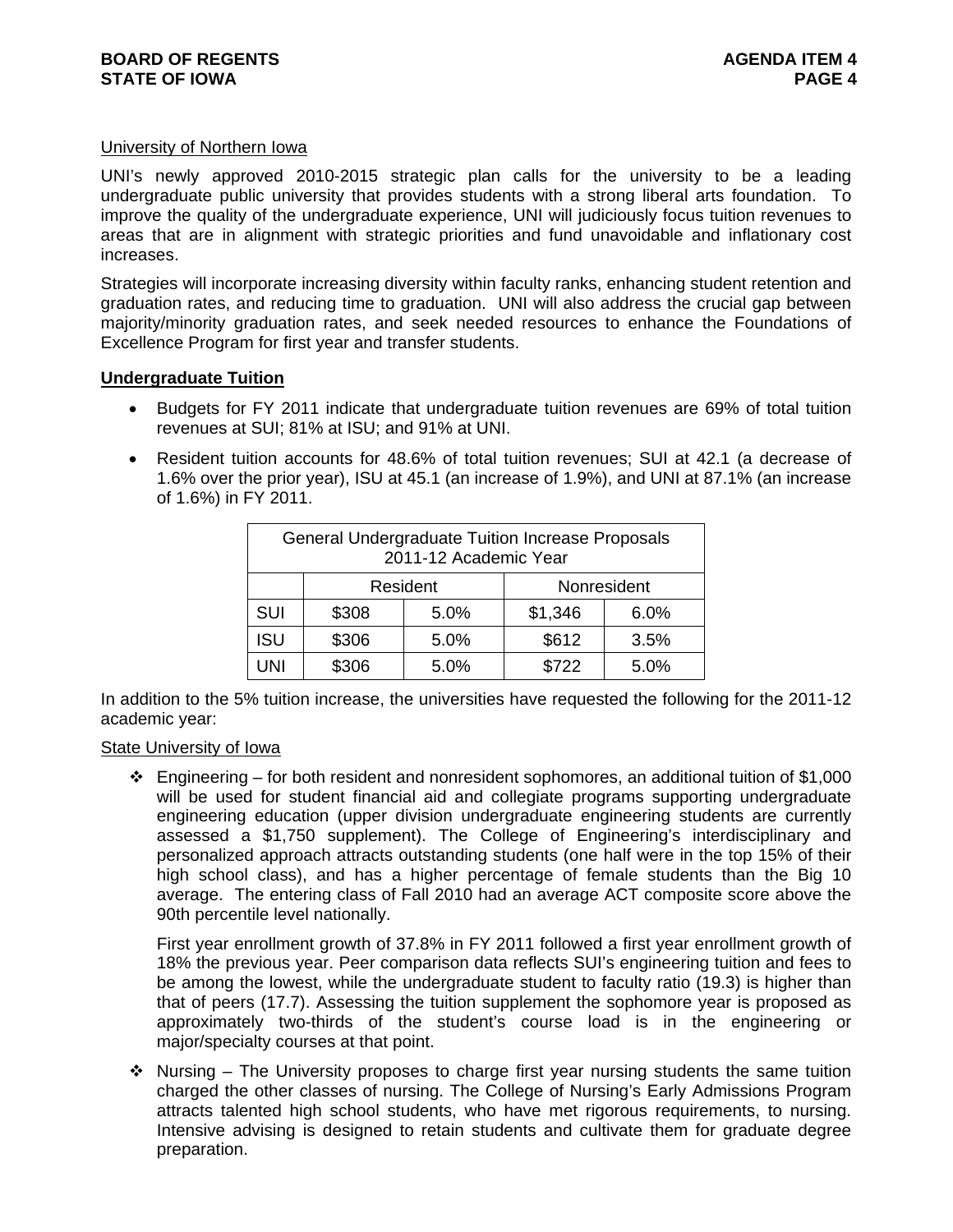$\div$  Distance Education – The University proposes special tuition and fee charges for offcampus, distance education programs be assessed the comparable on-campus resident tuition rate and technology fee.

## Iowa State University

 Business – for both resident and nonresident upper division (juniors and seniors) entering the fall of 2011, an additional tuition of \$500. This is the final year of a three-year implementation plan to reduce student-to-faculty ratio and large average class sizes, and enhance professional development and leadership programs for students.

ISU's College of Business has the largest average class size of any college on campus and teaches the most student credit hours per full-time equivalent faculty – in both cases by nearly double the university average. Tuition revenues will be used to reduce class size, increase student engagement with faculty and staff, enhance student professional development and leadership, and improve communication skills as identified from employer surveys.

 $\div$  Agricultural Systems Technology (AST) and Industrial Technology (I-Tec) – for upper division students, an additional tuition of \$584. This is proposed as the first supplement of a three year increment. These programs fall within the department of Agricultural and Biosystems Engineering and are ranked in the top five undergraduate programs in the *U.S. News & World Report* for each of the past six years (ranked 4<sup>th</sup> in 2011). ISU has the lowest tuition for resident and nonresident undergraduate students in their peer group and will remain at that rank even after adding the proposed differential tuition.

To maintain and enhance the quality of the two technology majors, ISU desires to recruit, retain, and advance top-flight faculty; keep a low student-to-faculty ratio; and provide cutting-edge, hands-on laboratory experiences. As there is overlap with the College of Engineering, this tuition differential will align tuition between the two colleges.

### University of Northern Iowa

 $\div$  Business – for both resident and nonresident upper division (juniors and seniors) entering the fall of 2011, an additional tuition of \$500. This is the final year of a three-year implementation plan to reduce student-to-faculty ratio and large average class sizes, expand curriculum offerings, and expand professional skills development and is in accordance with the plan approved by the Board in December 2008.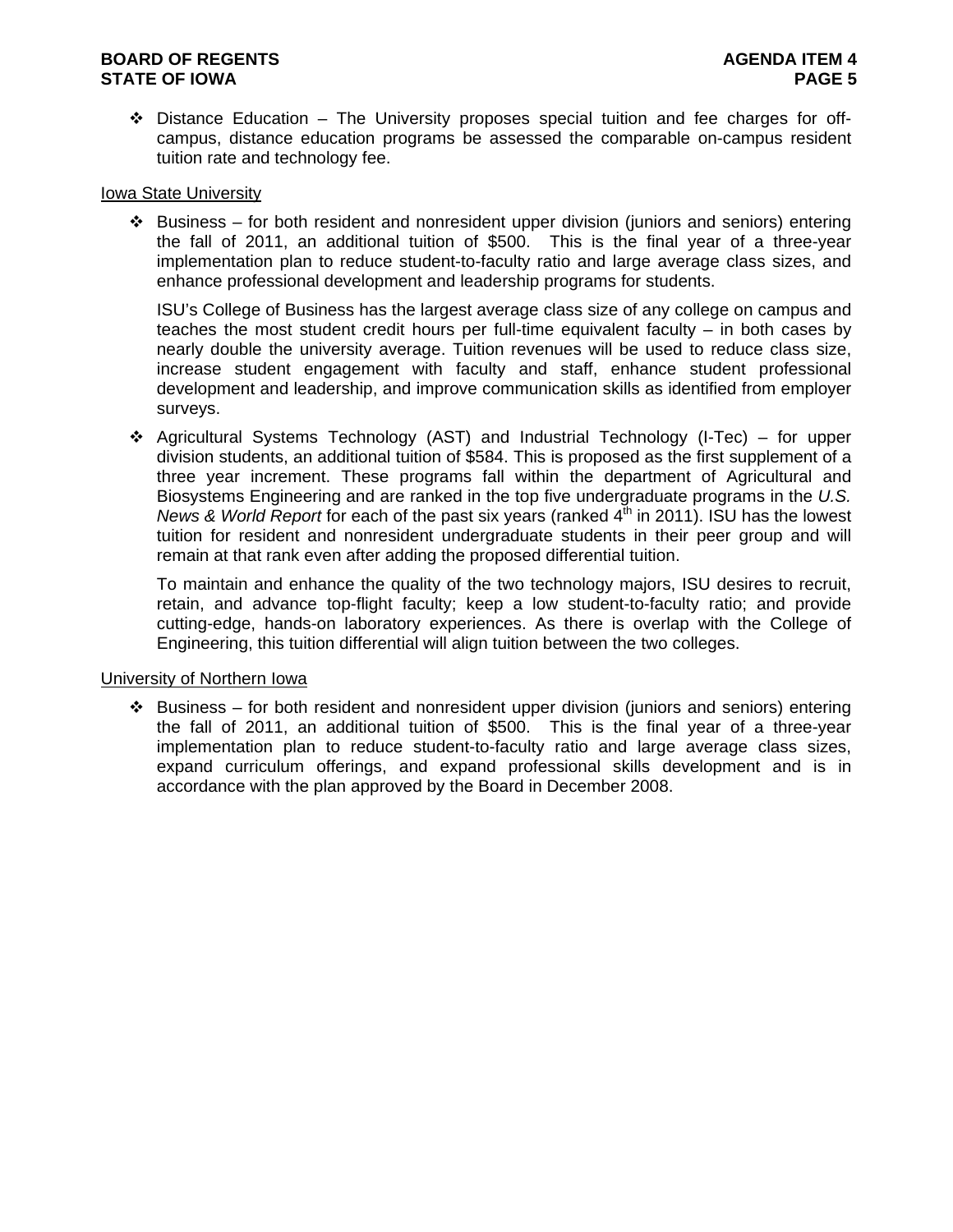# **Graduate and Professional Tuition**

|            | General Graduate/Professional Tuition Increase Proposals                | 2011-12 Academic Year |         |             |
|------------|-------------------------------------------------------------------------|-----------------------|---------|-------------|
|            |                                                                         | Resident              |         | Nonresident |
| SUI*       | \$364                                                                   | 5.0%                  | \$1,302 | 6.0%        |
| <b>ISU</b> | \$356                                                                   | 5.0%                  | \$644   | 3.5%        |
| <b>UNI</b> | \$356                                                                   | 5.0%                  | \$782   | 5.0%        |
|            | *- varies by major; College of Liberal Arts & Sciences used as standard |                       |         |             |

In addition to base tuition increases for graduate/professional programs, the universities have requested the following for the 2011-12 academic year:

### State University of Iowa

- $\div$  Law for both resident and nonresident students, a tuition supplement of \$1,000 for academic programming and student services. *U. S. News & World Report* ranks the College of Law 26<sup>th</sup> across the nation. The tuition supplement will support preparation of students for the job market through the Career Services program, rebuild the core curriculum after losses in faculty positions, and assist in student financial aid. Tuition and fees will still rank below average for peer institutions.
- Medicine as in 2011, in lieu of a percentage tuition increase for medical students, SUI proposes a base tuition increase of \$1,626. To moderate rising medical school tuition and student debt, this proposal is an increase of 5.7% for residents and 3.7% for nonresidents.
- $\div$  Physician Assistant in lieu of HEPI, an increase of \$952 for resident and nonresident graduate students in this program; an increase of 8% and 3.7%, respectively. The costs of this program will continue to rank favorably compared to similar programs at other universities.

### Iowa State University

 $\div$  Business – for both resident and nonresident students, an additional tuition of \$1,600. This aligns undergraduate and graduate tuition, and meets the cost of business graduate education for smaller class sizes, faculty and student interaction, and professional development opportunities for students. The part-time MBA program offered in Des Moines will align with the full-time, on campus, resident MBA program.

### University of Northern Iowa

 $\cdot \cdot$  Business – for both resident and nonresident, an additional tuition of \$500. This is the final year of a three-year implementation plan to reduce student-to-faculty ratio and large average class sizes, expand curriculum offerings, and expand professional skills development and is in accordance with the plan approved by the Board in December 2008.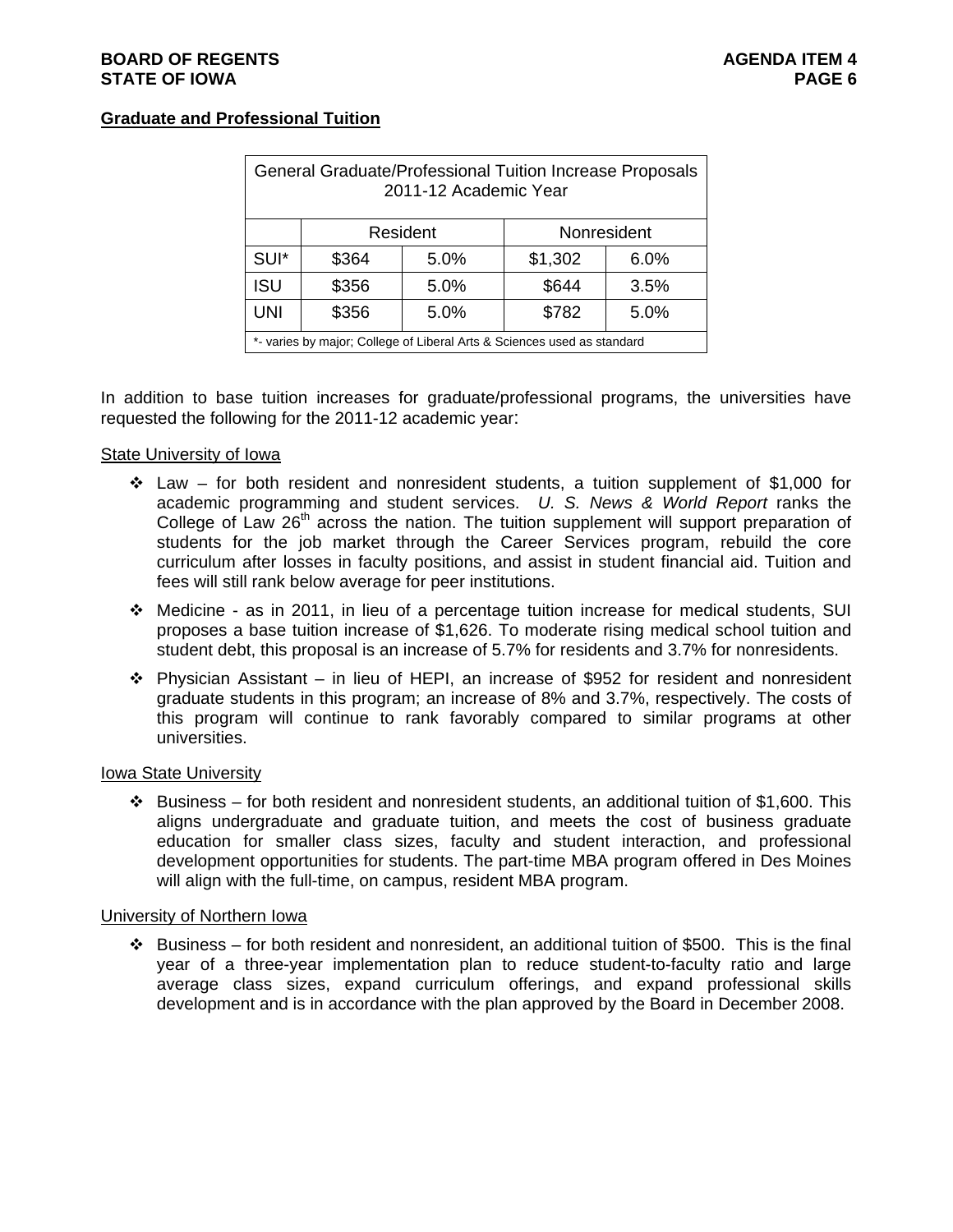# **Unit Cost of Instruction versus Tuition**

Board policy requires that tuition for nonresident undergraduate students should, at a minimum, cover the full cost of their education at each Regent university. The Board has historically used university compiled information regarding the cost of instruction per student ("unit cost") to measure compliance.

The unit cost represents general fund supported cost of instruction of a full-time equivalent student at a given level and includes certain assumptions relative to instructional costs at the various student levels (i.e., lower division undergraduates, upper division undergraduates, graduate, and professional). Costs such as building repairs, public service, scholarships and fellowships, auxiliary enterprises, health care units, indirect cost recovery, and capitals are excluded from the unit cost calculations.

The most recent unit cost study, based on FY 2009 expenditures, was presented to the Board in May 2010. Proposed tuition for nonresident undergraduates exceeds the projected unit costs of instruction at all three universities.

|            | FY 2011 Undergraduate Tuition Only |             | Estimated FY 2011                 |
|------------|------------------------------------|-------------|-----------------------------------|
|            | Resident                           | Nonresident | Undergraduate<br><b>Unit Cost</b> |
| <b>SUI</b> | \$6,128                            | \$22,424    | \$10,277                          |
| <b>ISU</b> | \$6,102                            | \$17,668    | \$9,481                           |
| UNI        | \$6,102                            | \$14,442    | \$10,324                          |

### **Tuition Set-Aside for Student Financial Aid**

The Board's tuition policy mandates that a minimum of 15% of gross tuition proceeds be set-aside for student financial aid, a mix of need-based and merit-based aid. This combination of financial assistance is essential for the universities to attract high achieving students as well as provide affordable higher education.

The proposed set-aside percentages for student financial aid for FY 2012 average 21.6%. Each university has met or exceeded the minimum requirements for set-aside during the last several years. The projected revenues for FY 2012 will add another \$10.6M for student financial aid.

# **Projected Tuition Revenue Increases**

Based on anticipated Fall 2011 enrollments, the combined additional revenues from the proposed undergraduate and graduate/professional tuition rate increases are expected to provide additional revenues and set-aside funding for the 2011-12 academic year.

Incremental tuition revenues, estimated to be \$51.1 million, consist of anticipated growth in enrollment numbers and increase in revenue from the proposed rates:

- Increase in base tuition for resident undergraduate students \$17.4 million
- Increase in base tuition for resident graduate students \$ 2.7 million
- Increase in base tuition for nonresident undergraduate/graduate students \$26.4 million
- Upper division, graduate and professional supplemental tuition \$ 4.5 million

After subtracting tuition set-aside for student financial aid, the incremental net tuition revenues are approximately \$40.5 million.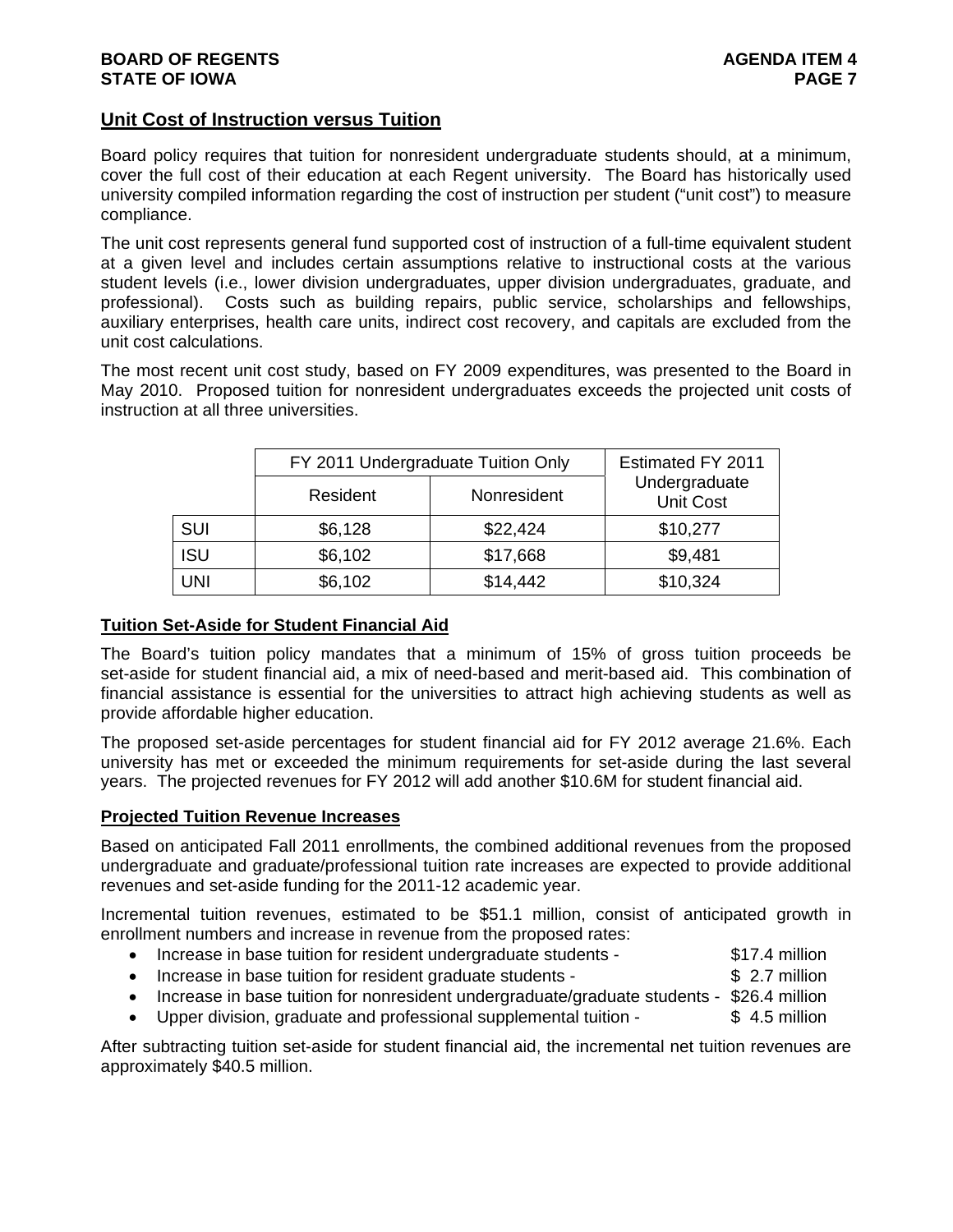### **BOARD OF REGENTS AGENTS** AGENDA ITEM 4 **STATE OF IOWA** PAGE 8

# **Mandatory Fee Increases**

Mandatory fees, charged to each student, provide a distinct resource to respond to specific needs of students. Each University proposed increases for most of the mandatory fees. The majority of the requested increases are less than the proposed 5.0% tuition increase.

|                                   |          |                                     |                          |      |         | <b>Mandatory Fee Proposals</b>                                                                                                                                     |                                |          |                |                                |          |      |
|-----------------------------------|----------|-------------------------------------|--------------------------|------|---------|--------------------------------------------------------------------------------------------------------------------------------------------------------------------|--------------------------------|----------|----------------|--------------------------------|----------|------|
|                                   |          | SU                                  |                          |      |         | ISU                                                                                                                                                                |                                |          |                | LN.                            |          |      |
|                                   | Actual   | Proposed                            | Increase                 |      | Actual  | Proposed                                                                                                                                                           | Increase                       |          | Actual         | Proposed                       | Increase |      |
|                                   | 2010-11  | 2011-12                             | \$                       | %    | 2010-11 | 2011-12                                                                                                                                                            | \$                             | ℅        | 2010-11        | 2011-12                        | \$       | %    |
| Technology <sup>(1)</sup>         | 429.00   | 442.00                              | 13.00                    | 30%  | 230.00  | 230.00                                                                                                                                                             | $\sim$                         | 0.0%     | 212.00         | 229.00                         | 17.00    | 80%  |
| <b>Health</b>                     | 216.00   | 224.00                              | 8.00                     | 37%  | 196.00  | 196.00                                                                                                                                                             | $\overline{\phantom{0}}$       | 0.0%     | 17200          | 176.00                         | 400      | 23%  |
| <b>Health Facility</b>            | 10.00    | 10 <sub>0</sub>                     | $\blacksquare$           | 0.0% | 16.00   | 16 <sub>00</sub>                                                                                                                                                   | $\overline{\phantom{a}}$       | 0.0%     | 29.00          | 29.00                          |          | 0.0% |
| <b>Student Activities</b>         | 65.00    | 67.00                               | 200                      | 3.1% | 67.70   | 70.70                                                                                                                                                              | 300                            | 4.4%     | $\blacksquare$ |                                |          |      |
| <b>Student Services</b>           | 69.00    | 71.00                               | 200                      | 29%  | 170.20  | 188.20                                                                                                                                                             | 18 <sub>00</sub>               | 10.6%    | 21300          | 213.00                         |          | 0.0% |
| Student Union                     | 11200    | 116.00                              | 4.00                     | 36%  |         |                                                                                                                                                                    |                                |          |                |                                |          |      |
| Building                          | 119.00   | 119.00                              | $\overline{\phantom{a}}$ | 0.0% | 81.50   | 55.10                                                                                                                                                              | (26.40)                        | $-32.4%$ | 235.00         | 235.00                         |          | 0.0% |
| Career Services - Undergrad       | 20.00    | 21.00                               | 1.00                     | 5.0% |         |                                                                                                                                                                    |                                |          |                |                                |          |      |
| <b>Arts &amp; Cultural Events</b> | 24.00    | 24.00                               | $\blacksquare$           | 0.0% |         |                                                                                                                                                                    |                                |          |                |                                |          |      |
| Recreation <sup>(2)</sup>         | 225.00   | 235.00                              | 10.00                    | 4.4% | 133.30  | 321.60                                                                                                                                                             | 188.30                         | 141.3%   | 45.00          | 60.00                          | 15.00    | 333% |
| Totals                            | 1.289.00 | 1.329.00                            | 40.00                    | 3.1% | 894.70  | 1.077.60                                                                                                                                                           | 182.90                         | 20.4%    | 906.00         | 94200                          | 36.00    | 4.0% |
|                                   | Board.   | technology fees are detailed below. |                          |      |         | <sup>2</sup> ISU- increase of \$179.90coincides with the Fall 2011 opening of the new recreation facility and is in accord with the financial plan approved by the |                                |          |                |                                |          |      |
|                                   |          | su                                  |                          |      |         | <b>ISU</b>                                                                                                                                                         |                                |          |                | LΝ                             |          |      |
|                                   | Actual   | Proposed                            | Increase                 |      | Actual  | Proposed                                                                                                                                                           | Increase                       |          | Actual         | Proposed                       | Increase |      |
|                                   | 2010-11  | 2011-12                             | \$                       | %    | 2010-11 | 2011-12                                                                                                                                                            | \$                             | %        | 2010-11        | 2011-12                        | \$       | %    |
| <b>Technology</b>                 |          |                                     |                          |      |         |                                                                                                                                                                    |                                |          |                |                                |          |      |
| General - (CLAS - SUI)            |          | \$429.00 \$442.00 \$13.00           |                          |      |         | 30% \$230.00 \$230.00                                                                                                                                              | \$<br>$\overline{\phantom{0}}$ |          |                | 0.0% \$212.00 \$229.00 \$17.00 |          | 8.0% |
| Business - Undergrad              |          | \$576.00 \$593.00 \$17.00           |                          | 30%  |         | $$270.00$ \$ $270.00$                                                                                                                                              | \$<br>$\overline{\phantom{a}}$ | 0.0%     |                |                                |          |      |
| Business - Grad                   |          |                                     |                          |      |         | \$224.00 \$ 224.00                                                                                                                                                 | \$<br>$\overline{\phantom{0}}$ | 0.0%     |                |                                |          |      |
| Computer Science (UG/G)           |          |                                     |                          |      |         | \$446.00 \$446.00 \$                                                                                                                                               |                                | 0.0%     |                |                                |          |      |
| AST/Itec                          |          |                                     |                          |      |         | \$446.00 \$446.00                                                                                                                                                  |                                |          |                |                                |          |      |
| Engineering (UG/G)                |          | \$627.00 \$646.00 \$19.00           |                          | 30%  |         | \$446.00 \$446.00 \$                                                                                                                                               |                                | 0.0%     |                |                                |          |      |
| Grad-Educ, Sp Path, Aud,          |          | \$429.00 \$442.00                   | \$1300                   | 30%  |         |                                                                                                                                                                    |                                |          |                |                                |          |      |
| Law                               |          | \$760.00 \$800.00 \$40.00           |                          | 5.3% |         |                                                                                                                                                                    |                                |          |                |                                |          |      |
| General - Other- UG/G             |          | \$262.00 \$270.00                   | \$<br>8 <sub>0</sub>     | 3.1% |         | \$184.00 \$184.00 \$                                                                                                                                               |                                | 0.0%     |                |                                |          |      |
| PharmD                            |          | \$594.00 \$61200                    | \$1800                   | 30%  |         |                                                                                                                                                                    |                                |          |                |                                |          |      |
| Public Health MS/PhD              |          | \$627.00 \$646.00                   | \$<br>19.00              | 30%  |         |                                                                                                                                                                    |                                |          |                |                                |          |      |
| Veterimary Medicine               |          |                                     |                          |      |         | $$23000$ \$ $23000$ \$                                                                                                                                             |                                | 0.0%     |                |                                |          |      |

Fee proposals for the 2011-12 academic year that vary from the identified range (unless due to rounding) are highlighted below:

### Iowa State University

- Student Services the \$18 increase in this fee is offset by an \$18 decrease in Building fees. This fee, originally levied for the bond on Hilton Coliseum and now retired, will support the operations of Intercollegiate Athletics.
- Building fee is reduced \$26.40; \$18 for the retired Hilton bond and \$8.40 for the retired Ice Facility will be shifted to Recreation fees.
- Recreation \$179.90 of the increase will be applied to the debt service for the Recreation Facilities Expansion and Renovation project. Renovation and expansion of the west campus recreational facilities are on schedule for completion Fall 2011. The remaining \$8.40 will support the Recreation Services auxiliary.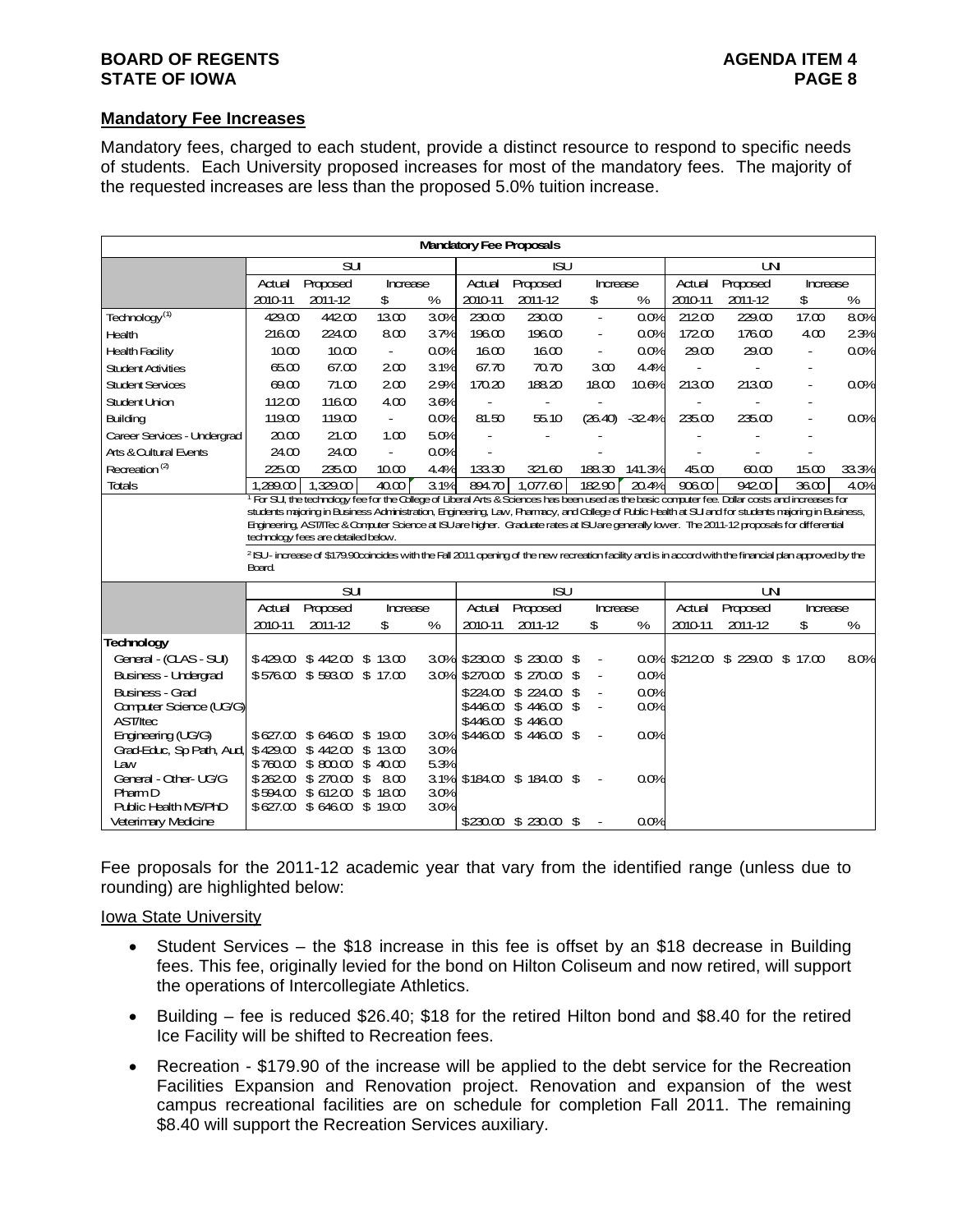### University of Northern Iowa

- Technology improving access via online course delivery is a priority if UNI's new strategic plan. The \$17 increase in this fee will allow for expansion and enhancement of wireless access in academic and congregations areas, upgrade network connectivity, and budget for end of cycle replacement of wireless and wired network equipment.
- Recreation the increased fee will maintain the current program and respond to growing rates of student participation.

### **Estimated Cost of Attendance**

Iowa Code §262.9(18) requires the Board to publish the estimated total cost of attending the Regent universities, including room and board and other costs, at the same time that it publishes final tuition and mandatory fees.

Based on the preceding tuition proposal and university projected increases for room, board, and other costs, the following table estimates the total cost of attendance for a resident undergraduate student.

Other costs, as quantified for financial aid calculations, include the universities' estimates of student costs for books, supplies, transportation, and personal expenses.

|            |               |            | 2011-12 Academic Year<br><b>Resident Undergraduate</b><br><b>Estimated Cost of Attendance</b> |             |          |          |
|------------|---------------|------------|-----------------------------------------------------------------------------------------------|-------------|----------|----------|
|            | Tuition       | Room &     | Other                                                                                         | Estimated   | S        | $\%$     |
|            | & Fees*       | Board**    | Costs**                                                                                       | Totals**    | Increase | Increase |
| <b>SUI</b> | \$7,765.00    | \$8,122.00 | \$4,605.00                                                                                    | \$20,495.00 | \$808.00 | 4.1%     |
| <b>ISU</b> | 7,485.60      | 7,723.00   | 4,450.00                                                                                      | 19,658.60   | 704.90   | 3.7%     |
| <b>UNI</b> | 7,350.00      | 7,370.00   | 4,205.00                                                                                      | 18,925.00   | 293.00   | 1.6%     |
| Average    | \$7,533.53    | \$7,738.33 | \$4,420.00                                                                                    | \$19,691.86 | \$601.97 | 3.2%     |
|            | * Proposed    |            |                                                                                               |             |          |          |
|            | ** Estimated. |            |                                                                                               |             |          |          |

Tuition-Related Miscellaneous Charges have been combined with Non Tuition-Related Miscellaneous Charges and will be proposed as Academic and Administrative Fees in a separate agenda item at the February Board meeting.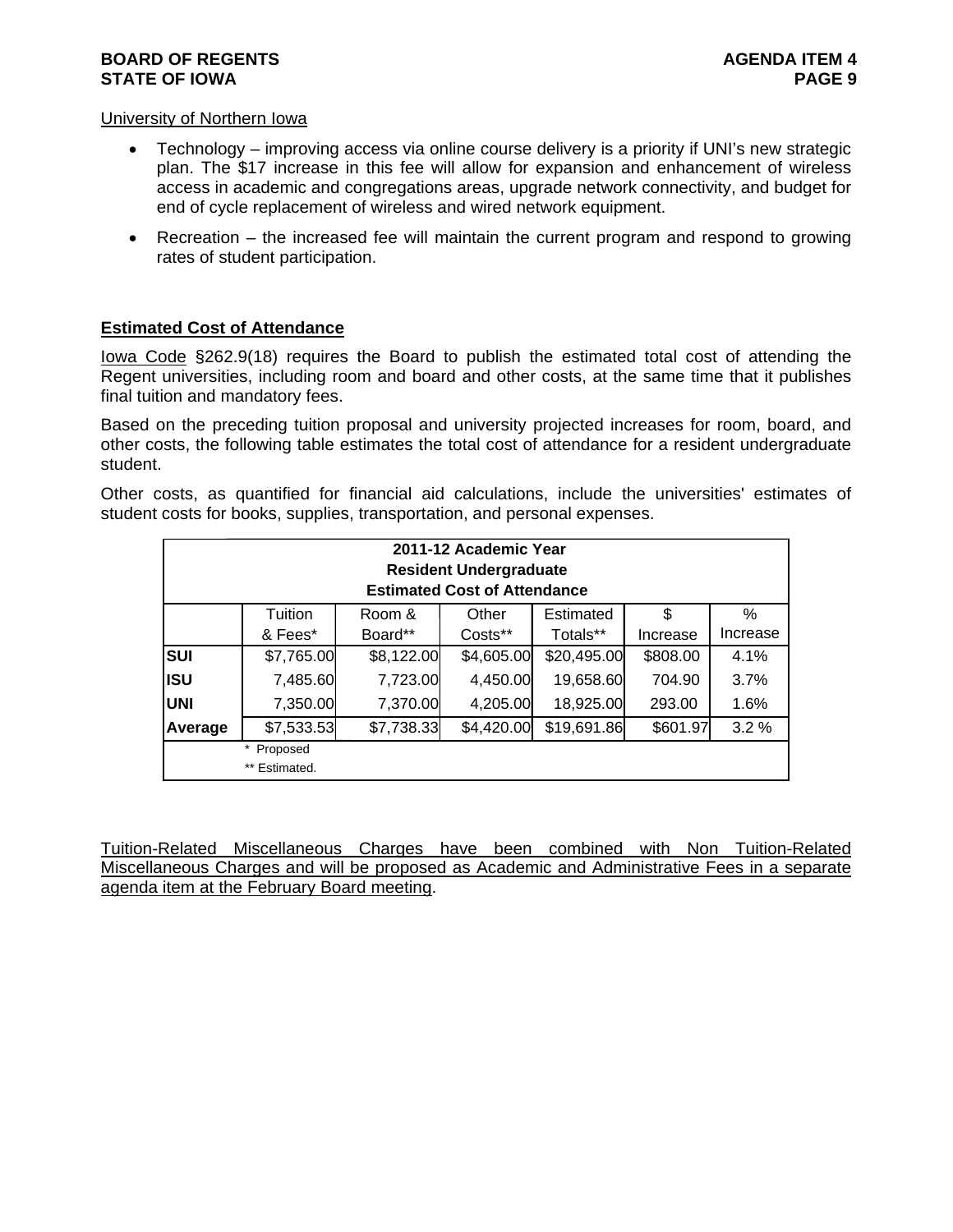|                                                                                |                            |                                    |                                                                                                                                                                                                                                                                                                                     |                       |                                                                                     |                                                                                                                                                              |                           | Proposed Tuition and Mandatory Fees<br>Board of Regents, State of lowa<br>Academic Year 2011-12 |                       |                         |                   |                           |                              |                                                                                                                                                                                                                                                                                                                     |                                  |                            |                                     |                                                  |                                                 |
|--------------------------------------------------------------------------------|----------------------------|------------------------------------|---------------------------------------------------------------------------------------------------------------------------------------------------------------------------------------------------------------------------------------------------------------------------------------------------------------------|-----------------------|-------------------------------------------------------------------------------------|--------------------------------------------------------------------------------------------------------------------------------------------------------------|---------------------------|-------------------------------------------------------------------------------------------------|-----------------------|-------------------------|-------------------|---------------------------|------------------------------|---------------------------------------------------------------------------------------------------------------------------------------------------------------------------------------------------------------------------------------------------------------------------------------------------------------------|----------------------------------|----------------------------|-------------------------------------|--------------------------------------------------|-------------------------------------------------|
|                                                                                | TUITION                    |                                    |                                                                                                                                                                                                                                                                                                                     |                       |                                                                                     |                                                                                                                                                              |                           |                                                                                                 | <b>MANDATORY FEES</b> |                         |                   |                           |                              |                                                                                                                                                                                                                                                                                                                     |                                  |                            |                                     | TOTALS                                           |                                                 |
|                                                                                | FY 2012<br>Tuition<br>Base | in Tuition<br><b>Increase</b><br>↮ | ease<br>iition<br>Incre<br>巨三                                                                                                                                                                                                                                                                                       | Technology<br>Current | Technology<br>Fee                                                                   | Health <sub>1</sub><br>Fee                                                                                                                                   | Health<br>Facility<br>Fee | Activities<br><b>Student</b><br>Fee                                                             | Student<br>Services   | Student<br>Union<br>Fee | Building          | Services<br>Career<br>Fee | Arts &<br>Cultural<br>Events | Recreation<br>Fee                                                                                                                                                                                                                                                                                                   | Professional<br>Enhancemt<br>Fee | Mandatory<br>Fees<br>Total | Proposed<br>Tuition &<br>Mandatory  | in Tuition &<br>Mandatory<br>\$ Increase<br>Fees | % Increase<br>In Tuition &<br>Mandatory<br>Fees |
| <b>UNIVERSITY OF IOWA</b>                                                      |                            |                                    |                                                                                                                                                                                                                                                                                                                     |                       |                                                                                     |                                                                                                                                                              |                           |                                                                                                 |                       |                         |                   |                           |                              |                                                                                                                                                                                                                                                                                                                     |                                  |                            |                                     |                                                  |                                                 |
| Jndergraduate Resident - Business                                              | 6,436<br>မာ                | 308<br>မာ                          | 60%                                                                                                                                                                                                                                                                                                                 | 576                   | 593                                                                                 | 224                                                                                                                                                          | 5                         | 5<br>ക                                                                                          | 71                    | 116                     | 119               | 2                         | $\overline{\mathcal{Z}}$     | 235                                                                                                                                                                                                                                                                                                                 |                                  | 1,480<br>↮                 | 7,916<br>↮                          | 352<br>↮                                         | 4.7%                                            |
| Indergraduate Resident - Business (upper division)                             | 8,174                      | 390                                | 5.0%                                                                                                                                                                                                                                                                                                                |                       | 593                                                                                 |                                                                                                                                                              |                           | 57                                                                                              | $\overline{r}$        | 116                     | 119               |                           |                              | 235                                                                                                                                                                                                                                                                                                                 |                                  | 480                        | 9,654<br>↮                          | 434<br>↔                                         | 4.7%                                            |
| Jndergraduate Resident - CLAS                                                  | 6,436                      | 308                                | 5.0%                                                                                                                                                                                                                                                                                                                |                       | 442                                                                                 |                                                                                                                                                              | 99                        | 67                                                                                              | $\overline{7}$        | 116                     | 119               | <b>ম</b> ম                |                              | 235                                                                                                                                                                                                                                                                                                                 |                                  | 329                        | 7,765                               | 348                                              | 4.7%                                            |
| Jndergraduate Resident - Engineering                                           | 6,436                      | $308$                              |                                                                                                                                                                                                                                                                                                                     |                       |                                                                                     |                                                                                                                                                              |                           |                                                                                                 |                       | 116                     |                   |                           |                              |                                                                                                                                                                                                                                                                                                                     |                                  |                            | 7,969                               |                                                  |                                                 |
| Jndergraduate Resident - Engineering (sophomore)                               | 7,436                      | 1,308                              | 5.0%<br>1.3%<br>5.0%<br>Ń                                                                                                                                                                                                                                                                                           |                       | \$ \$                                                                               |                                                                                                                                                              |                           |                                                                                                 | 지지지지지지지지지지            | 116                     | $\frac{611}{119}$ | 치치치치자  회회  회회  회회         |                              | <b>85</b><br>235                                                                                                                                                                                                                                                                                                    |                                  | 1,533                      | 8,969                               | 354                                              | $4.6\%$<br>17.8%                                |
| Indergraduate Resident - Engineering (upper division)                          | 8,504                      | 406                                |                                                                                                                                                                                                                                                                                                                     |                       | 9+9                                                                                 |                                                                                                                                                              |                           |                                                                                                 |                       | 116                     |                   |                           |                              | 235                                                                                                                                                                                                                                                                                                                 |                                  | 1,533                      | 10,037                              | 452                                              | 4.7%                                            |
| Jndergraduate Resident - Nursing -soph/jr/sr                                   | 8,662                      | 414                                | $\frac{8}{5}$ $\frac{8}{4}$ $\frac{8}{5}$ $\frac{8}{5}$                                                                                                                                                                                                                                                             |                       |                                                                                     |                                                                                                                                                              |                           |                                                                                                 |                       | $\frac{9}{1}$           | $\frac{611}{119}$ |                           |                              |                                                                                                                                                                                                                                                                                                                     |                                  | 75r'i                      | 9,819                               | 6#                                               | 4.8%                                            |
| Indergraduate Resident - Nursing - freshman                                    | 8,662                      | 2,534                              |                                                                                                                                                                                                                                                                                                                     |                       |                                                                                     |                                                                                                                                                              |                           |                                                                                                 |                       | $\frac{911}{16}$        | $rac{611}{611}$   |                           |                              |                                                                                                                                                                                                                                                                                                                     |                                  | $\frac{1,157}{1,480}$      |                                     | 2,569<br>1,390                                   | 35.4%                                           |
| Indergraduate Nonresident - Business                                           | 23,770                     | 1,346                              |                                                                                                                                                                                                                                                                                                                     |                       |                                                                                     |                                                                                                                                                              |                           |                                                                                                 |                       |                         |                   |                           |                              |                                                                                                                                                                                                                                                                                                                     |                                  |                            | 25,250                              |                                                  | 5.8%                                            |
| Indergraduate Nonresident - Business (upper division)                          | 25,586                     | 1,450                              |                                                                                                                                                                                                                                                                                                                     |                       |                                                                                     |                                                                                                                                                              |                           |                                                                                                 |                       | $rac{91}{116}$          |                   |                           |                              |                                                                                                                                                                                                                                                                                                                     |                                  | 08t1                       | 27,066                              | 1,494                                            | 5.8%                                            |
| ndergraduate Nonresident - CLAS                                                | 23,770                     | 1,346                              |                                                                                                                                                                                                                                                                                                                     |                       |                                                                                     |                                                                                                                                                              |                           |                                                                                                 |                       |                         | 무원                |                           |                              |                                                                                                                                                                                                                                                                                                                     |                                  | $\frac{1,329}{1,533}$      |                                     | 1,386                                            | 5.8%                                            |
| Indergraduate Nonresident - Engineering                                        | 23,770                     | 1,346                              |                                                                                                                                                                                                                                                                                                                     |                       |                                                                                     |                                                                                                                                                              |                           |                                                                                                 |                       | $\frac{311}{12}$        |                   |                           |                              |                                                                                                                                                                                                                                                                                                                     |                                  |                            |                                     | 1,392                                            | $\frac{8}{5}$                                   |
| Indergraduate Nonresident - Engineering (sophomore)                            | 24,770                     | 2,346                              |                                                                                                                                                                                                                                                                                                                     |                       |                                                                                     |                                                                                                                                                              |                           |                                                                                                 | $\frac{1}{7}$         | $\frac{9}{5}$           |                   |                           |                              |                                                                                                                                                                                                                                                                                                                     |                                  | $\frac{33}{15}$            | 8,090<br>8,303<br>8,303<br>8   5,50 | 2,392<br>1,516                                   | $\frac{68}{5.8}$                                |
| Indergraduate Nonresident - Engineering (upper division)                       | 25,968                     | 1,470                              |                                                                                                                                                                                                                                                                                                                     |                       |                                                                                     |                                                                                                                                                              |                           |                                                                                                 |                       |                         |                   |                           |                              |                                                                                                                                                                                                                                                                                                                     |                                  |                            |                                     |                                                  |                                                 |
| Indergraduate Nonresident - Nursing soph/jr/sr                                 | 26,018                     | 1,474                              |                                                                                                                                                                                                                                                                                                                     |                       |                                                                                     |                                                                                                                                                              |                           |                                                                                                 |                       |                         |                   |                           |                              |                                                                                                                                                                                                                                                                                                                     |                                  |                            | 27,175                              | 1,509                                            | $\frac{38}{5}$                                  |
| Jndergraduate Nonresident - Nursing - freshman                                 | 26,018                     | 3,594                              | $\frac{8}{8}$ $\frac{8}{8}$ $\frac{8}{8}$ $\frac{8}{8}$ $\frac{8}{8}$ $\frac{8}{8}$ $\frac{8}{8}$ $\frac{8}{8}$ $\frac{8}{8}$ $\frac{8}{8}$ $\frac{8}{8}$ $\frac{8}{8}$ $\frac{8}{8}$ $\frac{8}{8}$ $\frac{8}{8}$ $\frac{8}{8}$ $\frac{8}{8}$ $\frac{8}{8}$ $\frac{8}{8}$ $\frac{8}{8}$ $\frac{8}{8}$ $\frac{8}{8}$ |                       |                                                                                     |                                                                                                                                                              |                           |                                                                                                 | 리지지지                  | 116                     |                   |                           |                              |                                                                                                                                                                                                                                                                                                                     |                                  | 1,157                      | 27,175                              | 3,629                                            | 15.4%                                           |
| Graduate Resident                                                              | 7,614                      | 384                                |                                                                                                                                                                                                                                                                                                                     |                       |                                                                                     |                                                                                                                                                              |                           |                                                                                                 |                       |                         |                   |                           |                              |                                                                                                                                                                                                                                                                                                                     |                                  | $\frac{96}{1,196}$         | 018'8                               | 398                                              | R<br>4                                          |
| <b>Graduate Resident - CLAS</b>                                                | 7,614                      | 384                                |                                                                                                                                                                                                                                                                                                                     |                       |                                                                                     |                                                                                                                                                              |                           |                                                                                                 |                       | 116                     |                   |                           |                              |                                                                                                                                                                                                                                                                                                                     |                                  | 1,368                      | 8,982                               | 403                                              | ዳ.<br>ተ                                         |
| <b>Graduate Resident - Education</b>                                           | 9,030                      | 430                                |                                                                                                                                                                                                                                                                                                                     |                       |                                                                                     |                                                                                                                                                              |                           |                                                                                                 |                       | $\frac{911}{1}$         |                   |                           |                              |                                                                                                                                                                                                                                                                                                                     |                                  | 1,368                      | $\frac{10,398}{9,186}$              | 469                                              | $4.7^{\circ}$                                   |
| Graduate Resident - Engineering                                                | 7,614                      | 384                                |                                                                                                                                                                                                                                                                                                                     |                       |                                                                                     |                                                                                                                                                              |                           |                                                                                                 | $\frac{1}{7}$         | 116                     | 611               |                           |                              |                                                                                                                                                                                                                                                                                                                     | 888888                           | 1,572                      |                                     | 409<br>1,336                                     | 4.7                                             |
| <b>Graduate Nonresident</b>                                                    | 22,972                     | 1,302                              |                                                                                                                                                                                                                                                                                                                     |                       |                                                                                     |                                                                                                                                                              |                           |                                                                                                 |                       | 116                     |                   |                           |                              |                                                                                                                                                                                                                                                                                                                     |                                  | 1,196                      | 24,168                              |                                                  | 5.9%                                            |
| Graduate Nonresident - CLAS                                                    | 22,972                     | 1,302                              |                                                                                                                                                                                                                                                                                                                     |                       |                                                                                     |                                                                                                                                                              |                           |                                                                                                 | $\overline{7}$        | $\frac{9}{1}$           | 119               |                           |                              |                                                                                                                                                                                                                                                                                                                     |                                  | 1,368                      | 24,340                              | 341                                              | ທ່                                              |
| Graduate Nonresident - Education                                               | 24,402                     | 1,382                              |                                                                                                                                                                                                                                                                                                                     |                       |                                                                                     |                                                                                                                                                              |                           |                                                                                                 | $\overline{1}$        | 116                     | 611               |                           |                              |                                                                                                                                                                                                                                                                                                                     |                                  | 1,368                      | 25,770                              | 1,421                                            | $5.8^{\circ}$                                   |
| Sraduate Nonresident - Engineering                                             | 22,972                     | 1,302                              |                                                                                                                                                                                                                                                                                                                     |                       |                                                                                     |                                                                                                                                                              |                           |                                                                                                 | $\overline{7}$        | 116                     | $\frac{611}{2}$   |                           |                              |                                                                                                                                                                                                                                                                                                                     |                                  | 1,572                      | 24,544                              | 1,347                                            | 5.8%                                            |
| Master of Accountancy Resident                                                 | 12,322                     | 588                                |                                                                                                                                                                                                                                                                                                                     |                       |                                                                                     |                                                                                                                                                              |                           |                                                                                                 |                       | 116                     |                   |                           |                              |                                                                                                                                                                                                                                                                                                                     |                                  |                            | 13,518                              |                                                  | 4.8%                                            |
| Vlaster of Accountancy Nonresident                                             | 27,074<br>13,042           | 1,534                              | 6.0% 8 % 8 %<br>6.0% 8 % 8 % 9 %                                                                                                                                                                                                                                                                                    |                       | 22222222222                                                                         |                                                                                                                                                              |                           |                                                                                                 | 지지지지                  | 911                     | <u> 후 후 후 후</u>   |                           |                              |                                                                                                                                                                                                                                                                                                                     |                                  | $\frac{1,196}{1,196}$      | 28,270<br>14,238                    | 822<br>588<br>556                                | 5.9%                                            |
| Ooctor of Physical Therapy Resident                                            | 27,156                     | 1,538<br>82                        |                                                                                                                                                                                                                                                                                                                     |                       |                                                                                     |                                                                                                                                                              |                           |                                                                                                 |                       | 116<br>116              |                   |                           |                              |                                                                                                                                                                                                                                                                                                                     |                                  | 1,196                      | 28,352                              | 572                                              | 4.8%<br>5.99                                    |
| Doctor of Physical Therapy Nonresiden<br>Aaster of Nursing Programs Resident   | 13,584                     | 848                                |                                                                                                                                                                                                                                                                                                                     |                       |                                                                                     |                                                                                                                                                              |                           |                                                                                                 |                       | 116                     |                   |                           |                              |                                                                                                                                                                                                                                                                                                                     |                                  | 1,196                      | 14,780                              | 682                                              | $4.8^{\circ}$                                   |
| laster of Nursing Programs Nonresident                                         | 28,392                     | 1,608                              | 5.0%                                                                                                                                                                                                                                                                                                                |                       |                                                                                     |                                                                                                                                                              |                           |                                                                                                 |                       | $\frac{9}{1}$           | 119               |                           |                              |                                                                                                                                                                                                                                                                                                                     |                                  | 1,196                      | 29,588                              | \$42                                             | 5.9%                                            |
|                                                                                | 11,772                     | 562                                |                                                                                                                                                                                                                                                                                                                     |                       |                                                                                     |                                                                                                                                                              |                           |                                                                                                 |                       | 116                     |                   |                           |                              |                                                                                                                                                                                                                                                                                                                     |                                  |                            | 12,968                              |                                                  |                                                 |
| Vlaster of Health Administration Resident                                      |                            |                                    | 5.0%                                                                                                                                                                                                                                                                                                                |                       |                                                                                     |                                                                                                                                                              |                           |                                                                                                 |                       |                         | 119               |                           |                              |                                                                                                                                                                                                                                                                                                                     |                                  | 1,196                      |                                     | 596                                              | 4.8%                                            |
| faster of Health Administration Nonresident                                    | 26,564                     | 1,504                              | 6.0%                                                                                                                                                                                                                                                                                                                |                       |                                                                                     |                                                                                                                                                              |                           |                                                                                                 |                       | 116                     | 119               |                           |                              |                                                                                                                                                                                                                                                                                                                     |                                  | 1,196                      | 27,760                              | 538                                              | 5.9%                                            |
| <b>Aaster of Public Health Nonresident</b><br>Master of Public Health Resident | 11,662                     | 1,498<br>556                       | $\frac{80%}{6.0%}$                                                                                                                                                                                                                                                                                                  |                       | g g g g g a g g g                                                                   |                                                                                                                                                              | <u>이라이얼달달</u>             | $\frac{3}{9}$   3   3   3   3   3   3   3                                                       | 지지지                   | 911                     | $\frac{6}{10}$    |                           |                              | $\frac{1}{2}$ $\frac{1}{2}$ $\frac{1}{2}$ $\frac{1}{2}$ $\frac{1}{2}$ $\frac{1}{2}$ $\frac{1}{2}$ $\frac{1}{2}$ $\frac{1}{2}$ $\frac{1}{2}$ $\frac{1}{2}$ $\frac{1}{2}$ $\frac{1}{2}$ $\frac{1}{2}$ $\frac{1}{2}$ $\frac{1}{2}$ $\frac{1}{2}$ $\frac{1}{2}$ $\frac{1}{2}$ $\frac{1}{2}$ $\frac{1}{2}$ $\frac{1}{2}$ |                                  | 1,196                      | 27,646<br>12,858                    | 181<br>182<br>182                                | 4.8%                                            |
|                                                                                | 26,450                     |                                    |                                                                                                                                                                                                                                                                                                                     |                       |                                                                                     |                                                                                                                                                              |                           |                                                                                                 |                       | 116                     | $rac{61}{21}$     |                           |                              |                                                                                                                                                                                                                                                                                                                     |                                  | 1,196                      |                                     |                                                  | 5.9%<br>4.7%                                    |
| Master of Speech Pathology Resident                                            | 9,394                      | 8#                                 |                                                                                                                                                                                                                                                                                                                     |                       |                                                                                     |                                                                                                                                                              |                           |                                                                                                 | スス                    | 116                     |                   |                           |                              |                                                                                                                                                                                                                                                                                                                     |                                  | 1,368                      | 10,762                              |                                                  |                                                 |
| Master of Speech Pathology Nonresident                                         | 24,768                     | 1,402                              |                                                                                                                                                                                                                                                                                                                     |                       |                                                                                     |                                                                                                                                                              |                           |                                                                                                 |                       | 116                     | $\frac{6}{12}$    |                           |                              |                                                                                                                                                                                                                                                                                                                     |                                  | 1,368                      | 26,136                              | $rac{441}{187}$                                  | 5.8%                                            |
| Doctor of Audiology Resident                                                   | 9,394                      | 48                                 | $\frac{1}{2}$                                                                                                                                                                                                                                                                                                       |                       |                                                                                     |                                                                                                                                                              |                           |                                                                                                 | $\frac{1}{2}$         | $\frac{9}{10}$          |                   |                           |                              |                                                                                                                                                                                                                                                                                                                     |                                  | 1,368                      | 10,762                              |                                                  | 4.7%                                            |
| <b>Doctor of Audiology Nonresident</b>                                         | 24,768                     | 1,402                              | 1.0%                                                                                                                                                                                                                                                                                                                |                       |                                                                                     |                                                                                                                                                              |                           |                                                                                                 | $\overline{7}$        | $\frac{9}{1}$           | 119               |                           |                              |                                                                                                                                                                                                                                                                                                                     |                                  | 1,368                      | 26,136                              | 144                                              | 5.8%                                            |
| Doctor of Nursing Practice Resident                                            | 15,768                     | 752                                | 60%                                                                                                                                                                                                                                                                                                                 |                       |                                                                                     |                                                                                                                                                              |                           |                                                                                                 | 지지                    | $\frac{9}{1}$           | 119               |                           |                              |                                                                                                                                                                                                                                                                                                                     |                                  | 1,196                      | 16,964                              | 786                                              |                                                 |
| Ooctor of Nursing Practice Nonresident                                         | 31,838                     | 1,804                              |                                                                                                                                                                                                                                                                                                                     |                       |                                                                                     |                                                                                                                                                              |                           |                                                                                                 |                       | 116                     | $\frac{9}{10}$    |                           |                              |                                                                                                                                                                                                                                                                                                                     |                                  | 1,196                      | 33,034                              | 838                                              | 5.9%                                            |
| Other Public Health MS and PhD Resident                                        | 7,614                      | 364                                | 6.0%<br>5.0%<br>6.0%                                                                                                                                                                                                                                                                                                |                       | $\frac{1}{3}$ $\frac{1}{5}$ $\frac{1}{5}$ $\frac{1}{3}$ $\frac{1}{3}$ $\frac{1}{3}$ | <u>ងន្ត្រី ងន្ត្រី ងន្ត្រី ងន្ត្រី ងន្ត្រី ងន្ត្រី ងន្ត្រី ងន្ត្រី ងន្ត្រី ងន្ត្រី ងន្ត្រី ងន្ត្រី ងន្ត្រី ងន្ត្រី ងន្ត្រី ងន្ត្រី ងន្ត្រី ងន្ត្រី ងន្ត្</u> | $ z $ $ z $ $ z $         | 333333                                                                                          | $\frac{1}{7}$         | $\frac{311}{116}$       | 119               |                           |                              | 88888                                                                                                                                                                                                                                                                                                               | 888888888888888888888            | 1,572                      | 9,186                               | 604                                              |                                                 |
| Other Public Health MS and PhD Nonresident                                     | 22,972                     | 1,302                              |                                                                                                                                                                                                                                                                                                                     |                       |                                                                                     |                                                                                                                                                              |                           |                                                                                                 |                       |                         |                   |                           |                              |                                                                                                                                                                                                                                                                                                                     |                                  | 1,572                      | 24,544                              | 347                                              |                                                 |

**BOARD OF REGENTS**<br> **BOARD OF REGENTS**<br> **BOARD OF IOWA**<br> **BOARD OF IOWA**<br> **PAGE 10 STATE OF IOWA**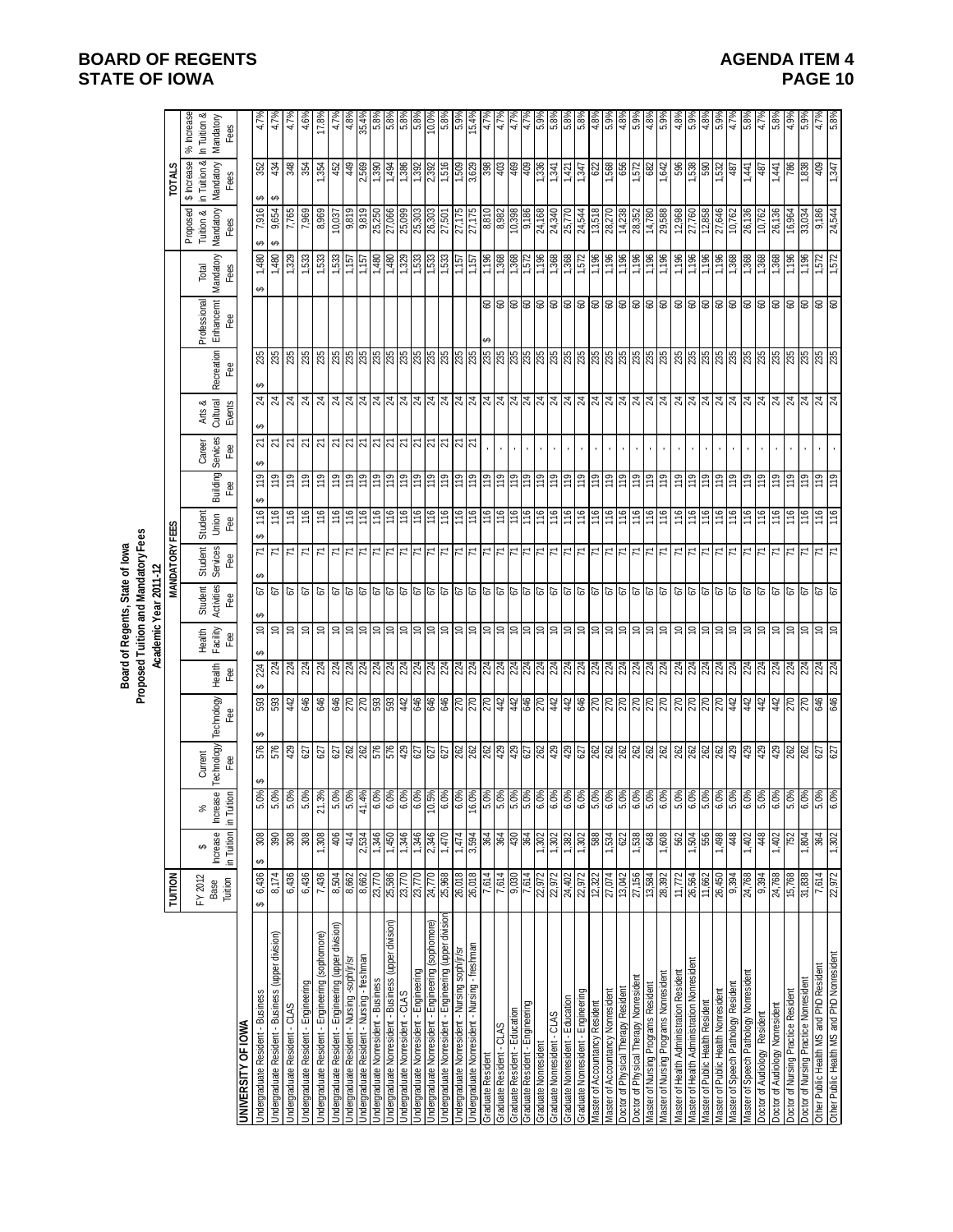|                                                                                                    |                            |                             |                        |                                                                                                                |                   |                                                                           |                           | Board of Regents, State of lowa<br>Academic Year 2011-12 | Proposed Tuition and Mandatory Fees |                                |                                       |                              |                                           |                                  |                            |                                            |                                                  |                                                 |
|----------------------------------------------------------------------------------------------------|----------------------------|-----------------------------|------------------------|----------------------------------------------------------------------------------------------------------------|-------------------|---------------------------------------------------------------------------|---------------------------|----------------------------------------------------------|-------------------------------------|--------------------------------|---------------------------------------|------------------------------|-------------------------------------------|----------------------------------|----------------------------|--------------------------------------------|--------------------------------------------------|-------------------------------------------------|
|                                                                                                    | TUITION                    |                             |                        |                                                                                                                |                   |                                                                           |                           |                                                          | <b>MANDATORY FEES</b>               |                                |                                       |                              |                                           |                                  |                            |                                            | <b>TOTALS</b>                                    |                                                 |
|                                                                                                    | FY 2012<br>Base<br>Tuition | in Tuition<br>Increase<br>↮ | Increase<br>in Tuition | Technology<br>Current<br>Fee                                                                                   | Technology<br>Гæ  | Health<br>Fee                                                             | Health<br>Facility<br>Fee | Student<br>Activities<br>Fee                             | Student<br><b>Services</b><br>Fee   | Fee<br>Student<br>Union<br>Fee | Services<br>Career<br>Fee<br>Building | Arts &<br>Cultural<br>Events | Recreation<br>Fee                         | Professional<br>Enhancemt<br>Fee | Mandatory<br>Total<br>Fees | Proposed<br>Tuition &<br>Mandatory<br>Fees | in Tuition &<br>\$ Increase<br>Mandatory<br>Fees | % Increase<br>In Tuition &<br>Mandatory<br>Fees |
| <b>JNIVERSITY OF IOWA</b>                                                                          |                            |                             |                        |                                                                                                                |                   |                                                                           |                           |                                                          |                                     |                                |                                       |                              |                                           |                                  |                            |                                            |                                                  |                                                 |
| <b>MBA Resident</b>                                                                                | 18,080                     | 862                         | 960'S                  |                                                                                                                |                   | 224<br>224                                                                |                           | 5                                                        | 71                                  | 116                            | 119                                   |                              |                                           |                                  | 1,136                      | 19,216                                     | 896                                              | 4.9%                                            |
| <b>VIBA Nonresident</b>                                                                            | 33,176                     | 0891                        | 5.0%                   |                                                                                                                |                   |                                                                           |                           | 5                                                        | $\overline{7}$                      | $\frac{9}{16}$                 | $\frac{6}{11}$                        |                              | 235                                       |                                  | 98 L'I                     | 34,312                                     | 1,614                                            | 4.9%                                            |
| Dentistry Resident (entering Fall '08)                                                             | 30,416                     | 1,450                       | 5.0%                   |                                                                                                                |                   |                                                                           |                           | 5                                                        | 71                                  | 116                            | 119                                   |                              | 235                                       |                                  | 1,136                      | 31,552                                     | 1,484                                            | 4.9%                                            |
| Dentistry Resident (entering Fall '09, 10&'11)                                                     | 33,754                     | 1,608                       |                        |                                                                                                                |                   |                                                                           |                           | 79                                                       | $\overline{7}$                      | $\frac{9}{1}$                  | 611                                   |                              | 235                                       |                                  | 1,136                      | 34,890                                     | 1,642                                            | 4.9%                                            |
| Dentistry Nonresident (entering Fall '08)                                                          | 96/199                     | 2,468                       | 5.0%<br>5.0%           |                                                                                                                |                   |                                                                           |                           | 79                                                       | $\overline{7}$                      | 911                            | 611                                   |                              | 235                                       |                                  | 1,136                      | 52,932                                     | 2,502                                            | 5.0%                                            |
| (11,801,'60, IPJ Buuayue) puepisauoN AisaueO                                                       | 55,134                     | 2,626                       | $5.0\%$                |                                                                                                                |                   |                                                                           |                           | 5                                                        | 71                                  | 116                            | 611                                   |                              |                                           |                                  | 1,136                      | 56,270                                     | 2,660                                            | 5.0%                                            |
| aw Resident                                                                                        | 24,682                     | 2,128                       | 9.4%                   |                                                                                                                |                   |                                                                           |                           |                                                          |                                     | 116                            |                                       |                              |                                           |                                  | 1,666                      | 26,348                                     | 2,194                                            | 9.1%                                            |
| aw Nonresident                                                                                     | 44,390                     | 3,068                       | 7.4%<br>5.7%           |                                                                                                                | RRRRRR8           | <u>न्नान नानान न</u>                                                      | 5 5 5 5 5 5 5 5 5         | 29<br>29                                                 | $\frac{1}{7}$                       | 116                            | 611                                   |                              | $\frac{8}{3}$ $\frac{8}{3}$ $\frac{8}{3}$ |                                  | 1,666                      | 46,056                                     | 3,134                                            | 7.3%                                            |
| Medicine Resident                                                                                  | 30,328                     | 1,626                       |                        |                                                                                                                |                   |                                                                           |                           | 79                                                       | $\overline{z}$                      | 911                            | $\bar{1}$<br>$\frac{61}{2}$           |                              |                                           |                                  | <b>98</b> L <sup>1</sup>   | 31,464                                     | 099'L                                            | 5.6%                                            |
| <b>Medicine Nonresident</b>                                                                        | 46,142                     | 1,626                       | 3.7%                   |                                                                                                                |                   |                                                                           | $e$ e                     | 79                                                       | $\overline{7}$                      | 116                            | $\bar{\phantom{a}}$<br>119            |                              | 235                                       |                                  | 1,136                      | 47,278                                     | 1,660                                            | 3.6%                                            |
| Physician Assistant - Resident                                                                     | 12,790                     | 952                         | 8.0%                   |                                                                                                                | $\frac{270}{270}$ |                                                                           |                           | 5                                                        | 71                                  | 116                            | $\epsilon$<br>119                     |                              | 235                                       |                                  | 1,196                      | 13,986                                     | 986                                              | 7.6%                                            |
| Physician Assistant -Nonresident                                                                   | 26,638                     | 952                         | 3.7%                   |                                                                                                                |                   |                                                                           |                           | 79                                                       | $\overline{7}$                      | $\frac{9}{1}$                  | $\bar{e}$<br>$\frac{61}{2}$           |                              | 235                                       | 88                               | 1,196                      | 27,834                                     | 986                                              | 3.7%                                            |
| Pham. D. Resident                                                                                  | 19,906                     | 948                         | 5.0%                   |                                                                                                                | 612               |                                                                           | e                         |                                                          | 71                                  | 116                            | $\frac{6}{10}$                        |                              | 235                                       |                                  | 1,478                      | 21,384                                     | 992                                              | 4.9%                                            |
| Pham. D. Nonresident                                                                               | 37,110                     | 1,768                       | 5.0%                   | 8 8 8 8 8 8 8 8 8 8 8 8 8 8 8 8 8 8                                                                            | 612               | $\frac{1}{2} \frac{1}{2} \frac{1}{2} \frac{1}{2} \frac{1}{2} \frac{1}{2}$ | $\Rightarrow$             | $\frac{2}{6}$                                            | $\overline{r}$                      | 116                            | $\frac{9}{2}$                         |                              | 235                                       |                                  | 1,478                      | 38,588                                     | 1,812                                            | 4.9%                                            |
| <b>OFF-CAMPUS DEGREE PROGRAM RATES</b>                                                             |                            |                             |                        |                                                                                                                |                   |                                                                           |                           |                                                          |                                     |                                |                                       |                              |                                           |                                  |                            |                                            |                                                  |                                                 |
| <b>Jndergraduate - Business</b>                                                                    |                            |                             |                        |                                                                                                                |                   |                                                                           |                           |                                                          |                                     |                                |                                       |                              |                                           |                                  |                            |                                            |                                                  |                                                 |
| Entrepreneurial Management-BBA Online                                                              | 8,174                      | 390                         | 5.0%                   | 576                                                                                                            | 593               |                                                                           |                           |                                                          |                                     |                                |                                       |                              |                                           |                                  | 593                        | 767<br>ထံ                                  | $\overline{407}$                                 | 4.9%                                            |
| Jndergraduate - CLAS                                                                               |                            |                             |                        |                                                                                                                |                   |                                                                           |                           |                                                          |                                     |                                |                                       |                              |                                           |                                  |                            |                                            |                                                  |                                                 |
|                                                                                                    |                            |                             |                        |                                                                                                                |                   |                                                                           |                           |                                                          |                                     |                                |                                       |                              |                                           |                                  |                            |                                            |                                                  |                                                 |
| Bachelor of Liberal Studies                                                                        | 6,436                      | $308$                       | 5.0%                   | 429                                                                                                            | 42                |                                                                           |                           |                                                          |                                     |                                |                                       |                              |                                           |                                  | 44                         | 6,878                                      | 321                                              | 4.9%                                            |
| Bachelor of Applied Studies                                                                        | 6,436                      | 308                         | 5.0%                   | 429                                                                                                            | $44$              |                                                                           |                           |                                                          |                                     |                                |                                       |                              |                                           |                                  | 44                         | 6,878                                      | 321                                              | 4.9%                                            |
| Liberal Studies Interest                                                                           | 6,436                      | $308$                       | $5.0\%$                | 429                                                                                                            | 442               |                                                                           |                           |                                                          |                                     |                                |                                       |                              |                                           |                                  | 44                         | 6,878                                      | 321                                              | 4.9%                                            |
| Off-Campus Program                                                                                 | 6,436                      | $\frac{8}{3}$               | 5.0%                   | 429                                                                                                            | 44                |                                                                           |                           |                                                          |                                     |                                |                                       |                              |                                           |                                  | 44                         | 6,878                                      | 321                                              | 4.9%                                            |
| Jndergraduate - CCOM                                                                               |                            |                             |                        |                                                                                                                |                   |                                                                           |                           |                                                          |                                     |                                |                                       |                              |                                           |                                  |                            |                                            |                                                  |                                                 |
| Radiation Sciences-BS Online                                                                       | 6,436                      | $308$                       | 5.0%                   | 262                                                                                                            | 270               |                                                                           |                           |                                                          |                                     |                                |                                       |                              |                                           |                                  | 270                        | 6,706                                      | 316                                              | 4.9%                                            |
| Indergraduate - Nursing -soph/jr/sr/freshman                                                       |                            |                             |                        |                                                                                                                |                   |                                                                           |                           |                                                          |                                     |                                |                                       |                              |                                           |                                  |                            |                                            |                                                  |                                                 |
| Nursing-RN to BSN                                                                                  | 8,662                      | 414                         | 5.0%                   | 262                                                                                                            | 270               |                                                                           |                           |                                                          |                                     |                                |                                       |                              |                                           |                                  | 270                        | 932<br>ထံ                                  | 422                                              | 5.0%                                            |
| Graduate - CLAS                                                                                    |                            |                             |                        |                                                                                                                |                   |                                                                           |                           |                                                          |                                     |                                |                                       |                              |                                           |                                  |                            |                                            |                                                  |                                                 |
| Social Work-Master Off-Campus                                                                      | 7,614                      | 384                         | 5.0%                   | 429                                                                                                            | 442               |                                                                           |                           |                                                          |                                     |                                |                                       |                              |                                           |                                  | 44                         | 8,056                                      | 21                                               | 4.9%                                            |
| Off-Campus Program                                                                                 | 7,614                      | 364                         | 5.0%                   | 429                                                                                                            | 44                |                                                                           |                           |                                                          |                                     |                                |                                       |                              |                                           |                                  | 44                         | 8,056                                      | 277                                              | 4.9%                                            |
| Graduate - Education                                                                               |                            |                             |                        |                                                                                                                |                   |                                                                           |                           |                                                          |                                     |                                |                                       |                              |                                           |                                  |                            |                                            |                                                  |                                                 |
| Educational Administration                                                                         | 9,030                      | $430$                       | 5.0%                   | 429                                                                                                            | 442               |                                                                           |                           |                                                          |                                     |                                |                                       |                              |                                           |                                  | 42                         | 9,472                                      | 43                                               | 4.9%                                            |
| Special Education                                                                                  | 9,030                      | 430                         | 5.0%                   | 429                                                                                                            | 44                |                                                                           |                           |                                                          |                                     |                                |                                       |                              |                                           |                                  | 44                         | 9,472                                      | 43                                               | 4.9%                                            |
| Master of Nursing Programs                                                                         |                            |                             |                        |                                                                                                                |                   |                                                                           |                           |                                                          |                                     |                                |                                       |                              |                                           |                                  |                            |                                            |                                                  |                                                 |
| Nursing-Master of Science Online                                                                   | 13,584                     | $648$                       | 5.0%                   | 262                                                                                                            | 270               |                                                                           |                           |                                                          |                                     |                                |                                       |                              |                                           |                                  | 270                        | 13,854                                     | 656                                              | 5.0%                                            |
|                                                                                                    |                            |                             |                        |                                                                                                                |                   |                                                                           |                           |                                                          |                                     |                                |                                       |                              |                                           |                                  |                            |                                            |                                                  |                                                 |
| (1) Undergraduate rate in College of Medicine is not currently a separate line item on             |                            |                             |                        | the BoR rate roster. They are assessed the CLAS undergraduate tuition rate, general technology and other fees. |                   |                                                                           |                           |                                                          |                                     |                                |                                       |                              |                                           |                                  |                            |                                            |                                                  |                                                 |
| (2) Pending proposal for Nursing freshman to pay comparable to Nursing sophomores/juniors/seniors. |                            |                             |                        |                                                                                                                |                   |                                                                           |                           |                                                          |                                     |                                |                                       |                              |                                           |                                  |                            |                                            |                                                  |                                                 |

# **BOARD OF REGENTS**<br> **BOARD OF REGENTS**<br> **BOARD OF IOWA**<br> **BOARD OF IOWA**<br> **PAGE 11 STATE OF IOWA**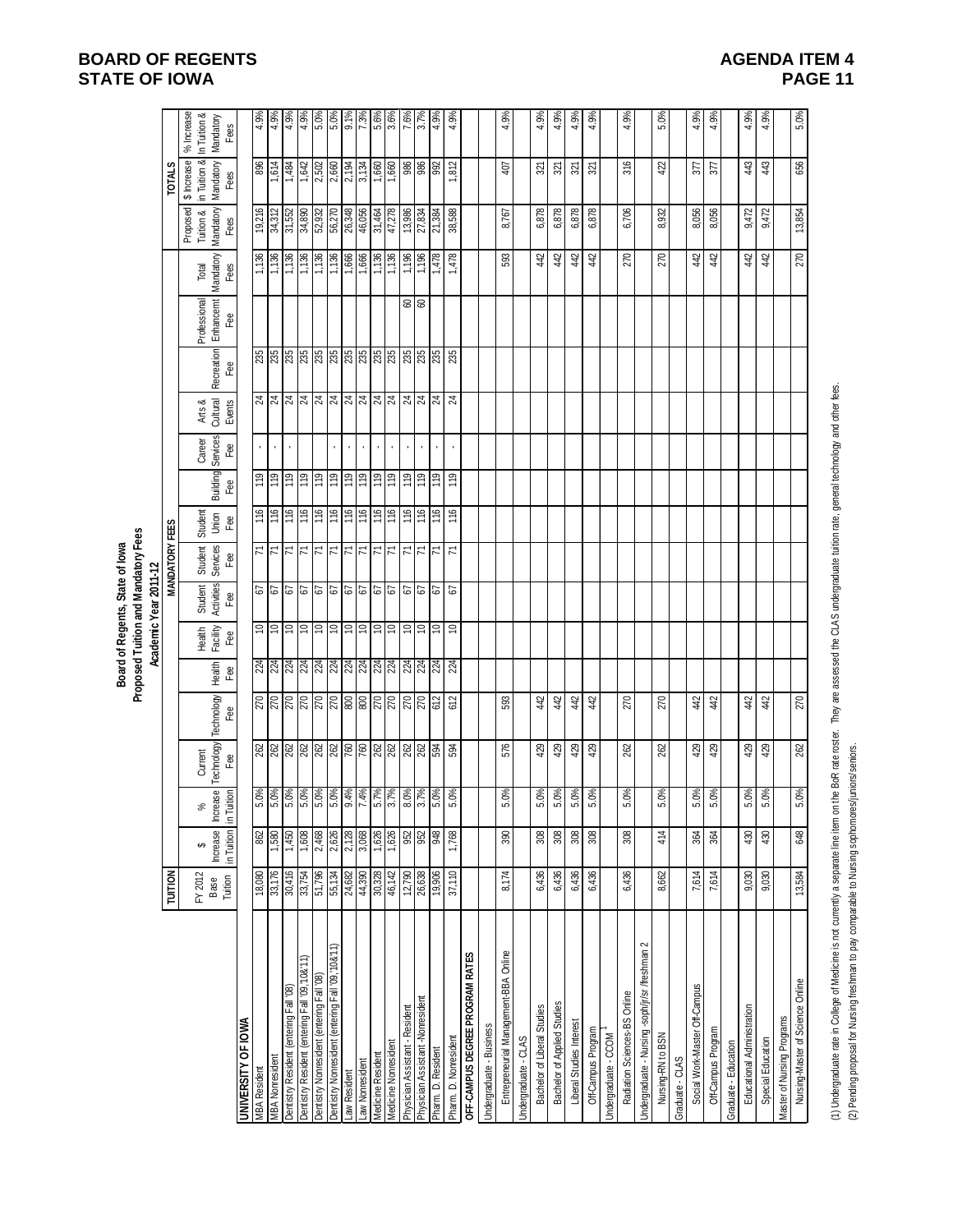# **BOARD OF REGENTS**<br> **BOARD OF REGENTS**<br> **BOARD OF IOWA**<br> **BOARD OF IOWA STATE OF IOWA**

|                                                                                               |                  |               |                                                                                                                          |                                                                                     |                                                             |                                    |                                    | Board of Regents, State of lowa | Proposed Tuition and Mandatory Fees                                               |                         |                         |                    |                              |                                                                          |                           |                                                                        |                        |                                          |                                         |
|-----------------------------------------------------------------------------------------------|------------------|---------------|--------------------------------------------------------------------------------------------------------------------------|-------------------------------------------------------------------------------------|-------------------------------------------------------------|------------------------------------|------------------------------------|---------------------------------|-----------------------------------------------------------------------------------|-------------------------|-------------------------|--------------------|------------------------------|--------------------------------------------------------------------------|---------------------------|------------------------------------------------------------------------|------------------------|------------------------------------------|-----------------------------------------|
|                                                                                               | TUITION          |               |                                                                                                                          |                                                                                     |                                                             |                                    |                                    | Academic Year 2011-12           | <b>MANDATORY FEES</b>                                                             |                         |                         |                    |                              |                                                                          |                           |                                                                        |                        | <b>TOTALS</b>                            |                                         |
|                                                                                               | FY 2012<br>Base  | Increase<br>↔ | peser:<br>ಸ್<br>을                                                                                                        | Current<br>Technology<br>Fee                                                        | Technology                                                  |                                    | Health<br>Facility<br>Fee          | Activities<br>Student           | Student<br>Services<br>Fee                                                        | Student<br>Union<br>Fee |                         | Career<br>Services | Arts &<br>Cultural<br>Events | <b>Recreation</b>                                                        | Professional<br>Enhancemt | Mandatory<br>Total                                                     | Proposed<br>Tuition &  | in Tuition &<br>\$ Increase<br>Mandatory | % Increase<br>In Tuition &<br>Mandatory |
|                                                                                               | Tuition          | in Tuition    | Tuition<br>≘.                                                                                                            |                                                                                     |                                                             | Health<br>Fee                      |                                    | Fee                             |                                                                                   |                         | Building<br>Fee         | Fee                |                              |                                                                          | Fee                       | Fees                                                                   | Mandatory<br>Fees      | Fees                                     | Fees                                    |
| <b>OWA STATE UNIVERSITY</b>                                                                   |                  |               |                                                                                                                          |                                                                                     |                                                             |                                    |                                    |                                 |                                                                                   |                         |                         |                    |                              |                                                                          |                           |                                                                        |                        |                                          |                                         |
| <b>Jndergraduate Resident</b>                                                                 | 6,408<br>မာ      | 306           | 5.0%                                                                                                                     | 230                                                                                 |                                                             | 196                                | $\overset{\circ}{\phantom{\circ}}$ | 70.70                           | \$188.20                                                                          |                         | \$55.10                 | ↮                  |                              | 321.60                                                                   |                           | \$1,077.60                                                             | \$7,485.60             | 488.90<br>↮                              | 7.0%                                    |
| Undergraduate Resident - Business - upper division<br>Undergraduate Resident - Business       | 6,408<br>7,990   | 306<br>858    | 5.0%<br>12.0%<br>5.0%                                                                                                    | $RR_{44}$                                                                           |                                                             | 9899                               | 999                                | $70.70$<br>70.70                | $\begin{array}{r}\n 188.20 \\  \hline\n 188.20 \\  \hline\n 188.20\n \end{array}$ |                         | 55.10<br>55.10          |                    |                              | $\frac{321.60}{321.60}$                                                  |                           | $\begin{array}{c} 1,117.60 \\ 1,117.60 \\ \hline \end{array}$          | 7,525.60<br>9,107.60   | 06:010'1\$                               | $\frac{6.9%}{12.9%}$                    |
| Jndergraduate Resident - Engineering (lower division)                                         | 6,408            | 306           |                                                                                                                          |                                                                                     |                                                             |                                    |                                    | 70.70                           |                                                                                   |                         | 55.10                   |                    |                              |                                                                          |                           |                                                                        | 7,701.60               | 488.90<br>↮                              |                                         |
| Jndergraduate Resident - Engineering (upper division)                                         | 8,494            | 406           |                                                                                                                          |                                                                                     |                                                             | $\frac{86}{96}$                    | ې                                  | 02.02                           | 188.20                                                                            |                         | 55.10                   |                    |                              | 321.60                                                                   |                           | 1,293.60                                                               | 0,787.60               | 588.90<br>∽                              |                                         |
| Undergraduate Resident - Comp Science                                                         | 6,408            | 306           | 5.0%<br>5.0%                                                                                                             | 446                                                                                 |                                                             |                                    | $\frac{1}{2}$                      | 70.70                           | 188.20                                                                            |                         | 55.10                   |                    |                              | 321.60                                                                   |                           | 1,293.60                                                               | 09.10/2                | 488.90<br>↮                              | $6.4%$<br>$6.8%$                        |
| Jndergraduate Resident - AST/TI (lower division)                                              | 6,408            | 306           |                                                                                                                          | 446                                                                                 |                                                             | 196                                | $\mathfrak{S}$                     | 70.70                           | 188.20                                                                            |                         | 55.10                   |                    |                              | 321.60                                                                   |                           | 1,293.60<br>1,293.60                                                   | 7,701.60               | 81,072.90                                | $\frac{6.8%}{14.9%}$                    |
| Undergraduate Resident - AST/TI (upper division)                                              | 6,992            | 890           |                                                                                                                          |                                                                                     |                                                             |                                    | 9,                                 | 02.02                           | 188.20                                                                            |                         | 55.10                   |                    |                              |                                                                          |                           |                                                                        | 8,285.60               |                                          |                                         |
| <b>Jndergraduate Nonresident</b>                                                              | 18,280           | 612           | $\frac{68}{14.6\%}$<br>$\frac{14.6\%}{3.5\%}$                                                                            |                                                                                     |                                                             |                                    | ې                                  | 07.02                           | 188.20                                                                            |                         | 55.10                   |                    |                              | 321.60                                                                   |                           | $\frac{1,077.60}{1,117.60}$                                            | 19,357.60              | 06'16/<br>↮                              | 4.3%                                    |
| Undergraduate Nonresident - Business - upper division<br>Jndergraduate Nonresident - Business | 18,280<br>19,844 | 612<br>1,150  |                                                                                                                          | <u> 잉  잉  김  홍  홍  홍  효</u>                                                         | 8 2 2 4 4 4 4 4 8 2 2 4 4 4 4 4 4 4 4                       | <u>ခြံခြံခြံခြံခြံခြံခြံခြံခြံ</u> | $\frac{16}{2}$<br>$\frac{3}{2}$    | 70.70<br>70.70                  | 188.20<br>188.20                                                                  |                         | 55.10<br>55.10          |                    | ¥,                           | 321.60                                                                   |                           | 1,117.60                                                               | 19,397.60<br>20,961.60 | 794.90<br>\$1,332.90<br>↔                | 4.3%<br>6.8%                            |
| Jndergraduate Nonresident - Engineering (lower division                                       | 18,280           | 612           | $\frac{6.2\%}{3.5\%}\n \frac{3.5\%}{3.5\%}\n \frac{3.5\%}{3.5\%}\n \frac{3.5\%}{6.8\%}\n \frac{6.8\%}{5.0\%}$            |                                                                                     |                                                             |                                    |                                    |                                 |                                                                                   |                         | 55.10                   |                    |                              | ន្ត្រី ន្ត្រី ន្ត្រី ន្ត្រី ន្ត្រី<br>ន្ត្រី ន្ត្រី ន្ត្រី ន្ត្រី ន្ត្រី |                           |                                                                        | 19,573.60              | ↮                                        |                                         |
| Jndergraduate Nonresident - Engineering (upper division                                       | 20,264           | 089           |                                                                                                                          |                                                                                     |                                                             |                                    | e e e e                            | $\frac{20.70}{70.70}$           | 188.20                                                                            |                         | $\frac{55.10}{55.10}$   |                    |                              |                                                                          |                           | $\frac{1,293.60}{1,293.60}$                                            | 21,557.60<br>19,573.60 | 794.90<br>↮                              | $4.2\%$<br>$4.2\%$                      |
| ndergraduate Nonresident - Comp Science                                                       | 18,280           | 612           |                                                                                                                          |                                                                                     |                                                             |                                    |                                    | $\frac{1}{20}$                  | 188.20                                                                            |                         |                         |                    |                              |                                                                          |                           |                                                                        |                        | 794.90<br>↮                              | 4.2%                                    |
| Indergraduate Nonresident - AST/Titec (lower division)                                        | 18,280           | 612           |                                                                                                                          |                                                                                     |                                                             |                                    |                                    | $\frac{1}{20}$                  | 188.20                                                                            |                         |                         |                    |                              |                                                                          |                           | 1,293.60                                                               | 19,573.60              | 794.90<br>↮                              | 4.2%                                    |
| Undergraduate Nonresident - AST/Tlec (upper division)                                         | 18,864           | ,196          |                                                                                                                          |                                                                                     |                                                             |                                    |                                    | 02.02                           | 188.20                                                                            |                         | 55.10                   |                    |                              |                                                                          |                           | 1,293.60                                                               | 20,157.60              | 378.90                                   | $1.3\%$                                 |
| Graduate Resident                                                                             | 7,476            | 356           |                                                                                                                          |                                                                                     |                                                             |                                    | 6                                  | 70.70                           | 188.20                                                                            |                         | 55.10                   |                    |                              | 321.60                                                                   |                           | 1,031.60                                                               | 8,507.60               | 538.90<br>G)                             | 6.8%                                    |
| Graduate Resident - Business                                                                  | 9,076            | 1,956         | 27.5%                                                                                                                    | 224                                                                                 |                                                             |                                    | $\mathfrak{g}_1$                   | 70.70                           | 188.20                                                                            |                         | 55.10                   |                    |                              | 321.60                                                                   |                           | 1,071.60                                                               | 10,147.60              | \$2,138.90                               | 26.7%                                   |
| Graduate Resident - Engineering                                                               | 8,616            | 412           |                                                                                                                          |                                                                                     |                                                             |                                    | $\frac{8}{16}$                     | 70.70                           | 188.20                                                                            |                         | 55.10                   |                    |                              | 321.60<br>321.60                                                         |                           | 1,293.60                                                               | 9,909.60               | 594.90<br>မာ                             | 6.4%                                    |
| Graduate Resident - Comp Science                                                              | 7,476            | 356           |                                                                                                                          |                                                                                     |                                                             |                                    | $\frac{6}{2}$                      | $\sqrt{0.70}$                   | 188.20                                                                            |                         | 55.10                   |                    |                              |                                                                          |                           | 1,293.60                                                               | 8,769.60               | 538.90<br>↮                              | 6.5%                                    |
| Graduate Nonresident                                                                          | 19,192           | 644           |                                                                                                                          |                                                                                     |                                                             |                                    | $\overset{\circ}{\phantom{\circ}}$ | $\frac{6}{10}$                  | 188.20                                                                            |                         | 55.10                   |                    |                              |                                                                          |                           |                                                                        | 20,223.60<br>21,863.60 | 06'927'2\$                               | $\frac{4.3\%}{12.5\%}$                  |
| Graduate Nonresident - Business                                                               | 20,792           | 2,244         | $\begin{array}{ l } \hline 5.0\% \\ \hline 5.0\% \\ \hline 3.5\% \\ \hline 12.1\% \\ \hline 3.5\% \\ \hline \end{array}$ | $\frac{1}{6}$ $\frac{1}{6}$ $\frac{1}{6}$ $\frac{1}{6}$ $\frac{1}{6}$ $\frac{1}{6}$ | $ z $ $\frac{4}{3}$ $ z $ $\frac{5}{3}$ $ z $ $\frac{4}{3}$ | 9999999                            | $\frac{6}{7}$                      |                                 | 188.20                                                                            |                         | 55.10                   |                    |                              | 321.60<br>321.60<br>321.60                                               |                           | $\begin{array}{r} 1,031.60 \\ 1,071.60 \\ \hline 1,293.60 \end{array}$ |                        |                                          |                                         |
| Sraduate Nonresident - Engineering                                                            | 20,280           | 680           |                                                                                                                          |                                                                                     |                                                             |                                    |                                    | 70.70                           | 188.20                                                                            |                         | 55.10                   |                    |                              |                                                                          |                           |                                                                        | 21,573.60              | 862.90<br>↮                              | 4.2%                                    |
| Graduate Nonresident - Comp Science                                                           | 19,192           | 644           | 3.5%                                                                                                                     | 446                                                                                 | 46                                                          | <u>\$8</u>                         | $\cong$                            | 02.02                           | 188.20                                                                            |                         | 55.10                   |                    |                              | 321.60<br>321.60                                                         |                           | $1,293.60$<br>$1,077.60$                                               | 20,485.60              | 06'928 \$                                | 4.2%                                    |
| Veterinary Medicine Resident                                                                  | 17,456           | 832           | 5.0%                                                                                                                     | <b>88</b><br>230                                                                    | នន                                                          |                                    | $\frac{9}{5}$                      | 70.70                           | 188.20                                                                            |                         | 55.10                   |                    |                              |                                                                          |                           |                                                                        | 18,533.60              | 81,014.00                                | 5.8%                                    |
| eterinary Medicine Resident - 4th year fall 2009                                              | 25,803           | 0.22°         | 960'S                                                                                                                    |                                                                                     |                                                             |                                    |                                    | 70.70                           | 188.20                                                                            |                         | 55.10                   |                    |                              | 321.60                                                                   |                           | 1,077.60                                                               | 26,880.60              | 81,412.9                                 |                                         |
| Veterinary Medicine Nonresident                                                               | 39,990           | 1,202         | 3.1%                                                                                                                     | <b>80</b><br>230                                                                    | $\frac{230}{230}$                                           | 36                                 | $\frac{9}{2}$                      | 00.70                           | 188.20                                                                            |                         | 55.10                   |                    |                              | 321.60                                                                   |                           | 1,077.60                                                               | 41,067.60              | \$1,384.90                               | 3.5%                                    |
| Veterinary Medicine Nonresident - 4th year-fall 2009                                          | 48,039           | 1,443         | 3.1%                                                                                                                     |                                                                                     |                                                             | 196                                | $\frac{6}{5}$                      | $\sqrt{2}$ .70                  | 188.20                                                                            |                         | 55.10                   |                    |                              | 321.60                                                                   |                           | 1,077.60                                                               | 49,116.60              | \$1,625.90                               | 3.4%                                    |
|                                                                                               |                  |               |                                                                                                                          |                                                                                     |                                                             |                                    |                                    |                                 |                                                                                   |                         |                         |                    |                              |                                                                          |                           |                                                                        |                        |                                          |                                         |
|                                                                                               |                  |               |                                                                                                                          |                                                                                     |                                                             |                                    |                                    |                                 |                                                                                   |                         |                         |                    |                              |                                                                          |                           |                                                                        |                        |                                          |                                         |
|                                                                                               |                  |               |                                                                                                                          |                                                                                     |                                                             |                                    |                                    |                                 |                                                                                   |                         |                         |                    |                              |                                                                          |                           |                                                                        |                        |                                          |                                         |
| UNIVERSITY OF NORTHERN IOWA                                                                   |                  |               |                                                                                                                          |                                                                                     |                                                             |                                    |                                    |                                 |                                                                                   |                         |                         |                    |                              |                                                                          |                           |                                                                        |                        |                                          |                                         |
| Undergraduate Resident                                                                        | \$6,408          | 306<br>G,     |                                                                                                                          | 212                                                                                 |                                                             | \$ 176                             | 29                                 |                                 | 213                                                                               | မာ                      | 235                     |                    | မာ                           | 8                                                                        |                           | 942.00<br>မာ                                                           | 57,350.00              | 342                                      | 4.9%                                    |
| Undergraduate Resident - Business - upper division                                            | 7,908            | 806           |                                                                                                                          |                                                                                     |                                                             | 176                                |                                    |                                 | 213                                                                               |                         |                         |                    |                              |                                                                          |                           | 69                                                                     | 8,850.00               |                                          | 10.5%                                   |
| Undergraduate Nonresident                                                                     | 15,164           | 722           |                                                                                                                          |                                                                                     |                                                             |                                    |                                    |                                 | 213                                                                               |                         |                         |                    |                              | 888                                                                      |                           | 942.00<br>942.00<br>942.00<br>↮                                        | 16,106.00              | 842<br>758                               | 4.9%                                    |
| Undergraduate Nonresident - Business - upper division                                         | 16,664           | ,222          |                                                                                                                          | $\frac{21}{212}$ $\frac{21}{212}$                                                   |                                                             | 176                                |                                    |                                 |                                                                                   |                         | 235<br>235<br>235       |                    |                              |                                                                          |                           | $\bullet$                                                              | 17,606.00              |                                          | 7.7%                                    |
| Graduate Resident                                                                             | 1,476            | 356           |                                                                                                                          |                                                                                     |                                                             | 176                                |                                    |                                 | 213                                                                               |                         |                         |                    |                              | <b>S</b>                                                                 |                           | 942.00<br>Ø                                                            | 8,418.00               | 392                                      | 4.9%                                    |
| Graduate Resident - Business                                                                  | 8,976            | 856           |                                                                                                                          |                                                                                     |                                                             | 176                                |                                    |                                 |                                                                                   |                         |                         |                    |                              |                                                                          |                           | 00'766<br>↮                                                            | 9,918.00               | 892                                      | 9.9%                                    |
| Graduate Nonresident                                                                          | 16,410           | 782           |                                                                                                                          | 212<br>212                                                                          | ន នន្ត្រី នន្ត្រី នូ <mark>ន</mark> នូ                      | 176                                | ន $ R $ ន $ R $ ន $ R $ ន          |                                 | $\frac{25}{25}$                                                                   |                         | <b>35</b><br>235<br>235 |                    |                              | 888                                                                      |                           | 942.00<br>မာမာ                                                         | 17,352.00              | 818                                      | 4.9%<br>7.5%                            |
| <b>Sraduate Nonresident - Business</b>                                                        | 06'41            | .282          |                                                                                                                          |                                                                                     |                                                             |                                    |                                    |                                 |                                                                                   |                         |                         |                    |                              |                                                                          |                           |                                                                        |                        |                                          |                                         |

| VERSITY OF NORTHERN IOW                           |                  |      |      |     |          |     |    |   |     |     |   |    |         |             |                   |      |                     |  |
|---------------------------------------------------|------------------|------|------|-----|----------|-----|----|---|-----|-----|---|----|---------|-------------|-------------------|------|---------------------|--|
| rgraduate Resident                                | $5,408$   $\sim$ | 306. | 5.0% | 212 | 229<br>A | 176 | ಔ  |   | 213 | 235 |   | မာ | ටි<br>Ą | 942.00<br>A | 0.00<br>350<br>52 | 342  | 4.9%                |  |
| rgraduate Resident - Business - upper division    | /,908            | ဧ    | 1.3% | 212 | 229      | 176 | 29 | , | 213 | 235 | , |    | ටි      | 942.00      | ຮຸ<br>8,850.      | 842  | 10.5%               |  |
| rgraduate Nonresider                              | 15,164           |      | 5.0% | 212 | 229      | 176 | 29 | ı | 213 | 235 | ٠ |    | ටි      | 942.00      | 106.00<br>16.7    | 758  | $\frac{4.9%}{7.7%}$ |  |
| rgraduate Nonresident - Business - upper division | 16,664           |      | 7.9% | 212 | 29       | 176 | 29 |   | 213 | 235 |   |    | ඝ       | 942.00      | ,606.00<br>ŗ      | ,258 |                     |  |
| aduate Resident                                   | /,476            | Š    | 5.0% | 212 | 29       | 176 | 29 |   | 213 | 235 |   |    | 8       | 942.00      | 8,418.00          | 392  | $4.9%$<br>9.9%      |  |
| uate Resident - Business                          | 8,976            | 56   | 0.5% | 212 | 229      | 176 | 29 | ٠ | 213 | 235 |   |    | ටි      | 942.00      | 9,918.00          | 892  |                     |  |
| uate Nonresident                                  | 16,410           |      | 5.0% | 212 | 229      | 176 | 29 |   | 213 | 235 |   |    | ටි      | 942.00      | ,352.00<br>ľ      | 818  | 4.9%                |  |
| lonresident - Business<br>late No                 | 7,910            | .282 | 7.7% | 212 | 229      | 176 | 29 |   | 213 | 235 |   |    | ටි      | 942.00      | 18,852.00         | 318  | 7.5%                |  |
|                                                   |                  |      |      |     |          |     |    |   |     |     |   |    |         |             |                   |      |                     |  |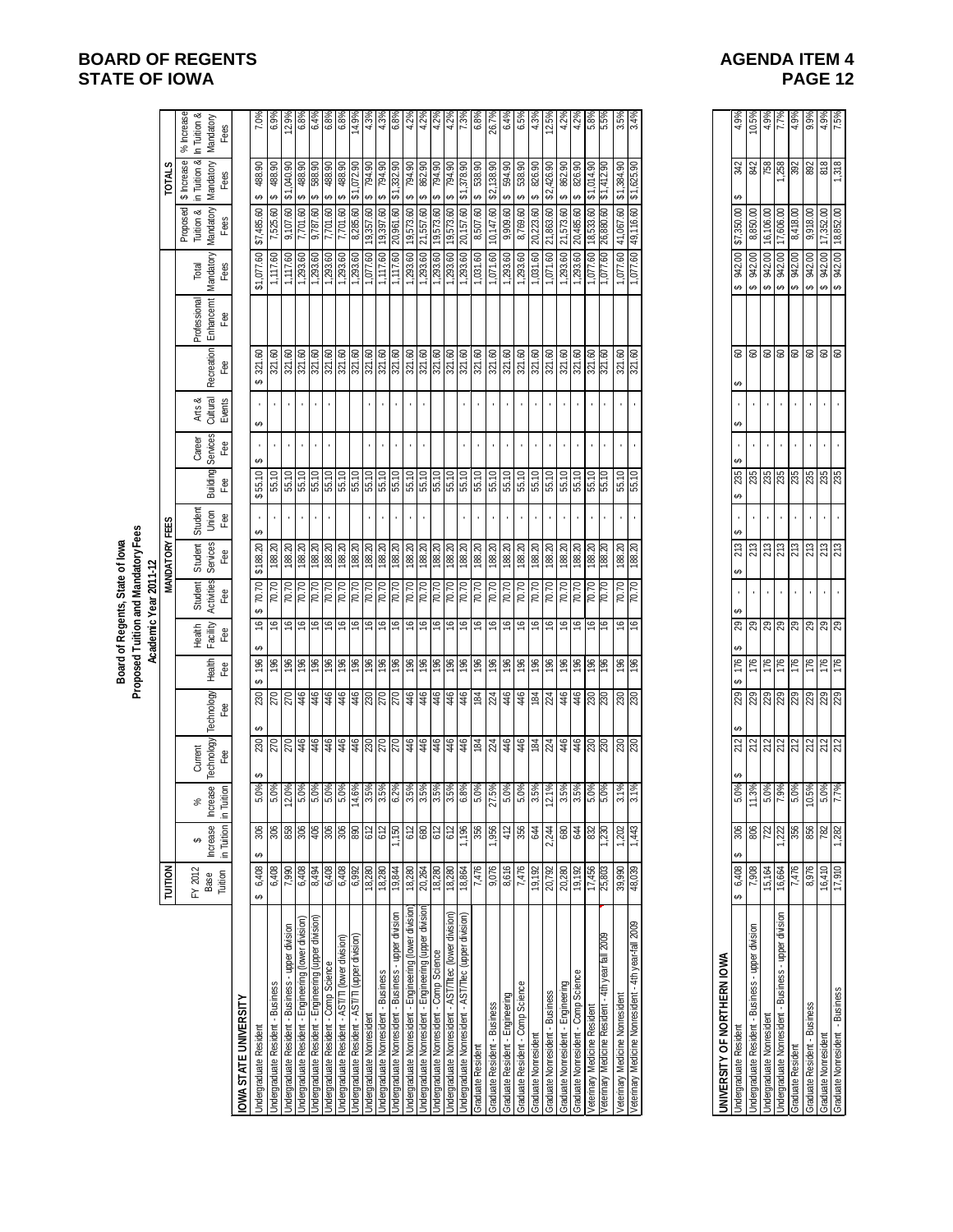# **BOARD OF REGENTS AGENTS** AGENDA ITEM 4 **STATE OF IOWA PAGE 13**

# **Part-time Tuition and Mandatory Fees**

The Regent Policy Manual §8.02A directs that residents and nonresidents be charged the same tuition for 0 to 4 credit hours. A flat rate is charged to students taking 0 to 2 credit hours, with charges for 3 and 4 credits progressively higher but remaining the same for resident and nonresident students. Resident and nonresident rates are different for 5 credit hours and above, with the rate differential based on full-time tuition rates.

The intent of the policy is to encourage enrollment at the Regent universities on a part-time basis. Nonresidents in states bordering Iowa are encouraged to take Regent courses at the graduate study centers located in the Quad Cities, Sioux City, and Council Bluffs.

The proposed 2011-12 part-time tuition and fee rates for resident and nonresident undergraduate and graduate courses at the three universities are consistent with the proposed tuition and mandatory fee rates for full-time students.

Undergraduate and professional part-time tuition and mandatory fees are based on 12 credit hours, while graduate part-time rates are based on 9 credit hours.

The proposed mandatory fees for part-time students as well as summer semesters are assessed differently among the universities.

### Student Health fees – All universities

 Full fee assessed to all students taking 5 or more hours per semester; for SUI, ISU and UNI; no fee assessed to student taking less than 5 credit hours.

### Student Health Facility fees

- SUI full fee assessed to all students taking 5 or more hours per semester; no fee assessed to student taking less than 5 credit hours
- ISU full fee assessed to all students regardless of the number of credit hours taken
- UNI full fee assessed to all students taking 5 or more hours per semester; half of the fee assessed for 4 or fewer credit hours

### All other mandatory fees

For undergraduate students:

- SUI and ISU assessed at 75% of the full semester rates for 6 through 11 hours and at 50% for less than 6 credit hours
- UNI assessed at 75% of full semester rates for 9 through 11 credit hours, at 50% for 6 through 8 hours, and at 25% for less than 6 hours: exception – Building and Recreation fees assessed at full semester rates to all students taking 5 or more hours per semester and at 50% for less than 5 credit hours

For graduate students:

- SUI assessed at 75% of full semester rates for 4 through 8 hours and 50% for less than 4 credit hours
- ISU assessed at 75% of full semester rates for 5 through 8 hours and 50% for less than 5 credit hours
- UNI assessed at 75% of full semester rates for 7 and 8 hours, 50% for 5 and 6 hours, and 25% for less than 5 credit hours; exception – Building and Recreation fees assessed at full semester rates to all students taking 5 or more hours per semester and at 50% for less than 5 credit hours

Summer school

- SUI & ISU computer fees assessed at full semester rate; maximum of other fees at 50%
- UNI assessed at 75% of the full semester rate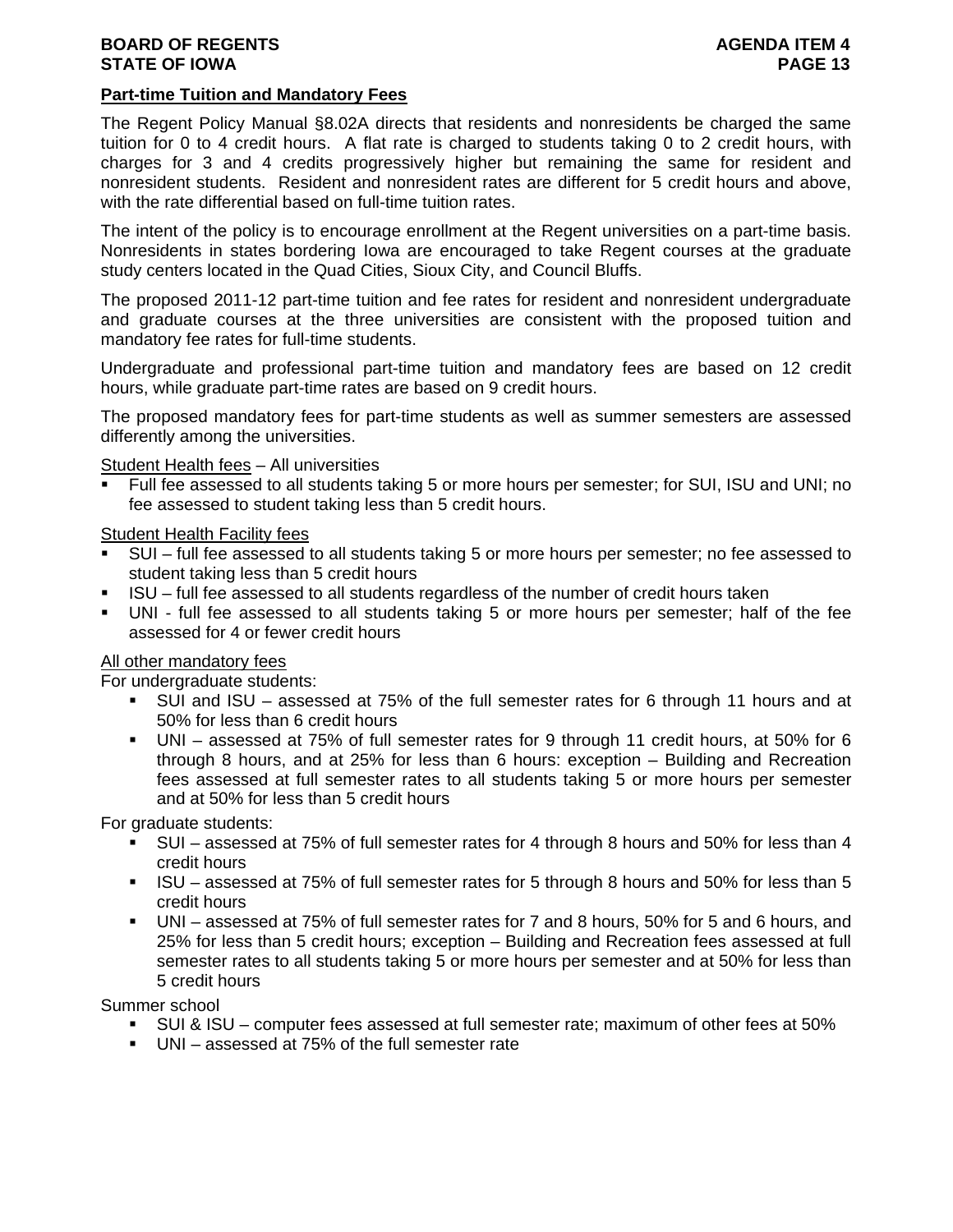# **BOARD OF REGENTS**<br> **BOARD OF REGENTS**<br> **BOARD OF IOWA**<br>
PAGE 14 **STATE OF IOWA**

|                 | <b>SUI</b> |        |          | ISU      |        |          | <b>UNI</b> |        |          |
|-----------------|------------|--------|----------|----------|--------|----------|------------|--------|----------|
|                 |            | Mand.  |          |          | Mand.  |          |            | Mand.  |          |
|                 | Tuition    | Fees   | Total    | Tuition  | Fees   | Total    | Tuition    | Fees   | Total    |
| $12+$ hours     |            |        |          |          |        |          |            |        |          |
| (full semester) | 3,218.00   | 664.50 | 3,882.50 | 3,204.00 | 538.80 | 3,742.80 | 3.204.00   | 471.00 | 3,675.00 |
| 11 hours        | 2,959.00   | 528.25 | 3,487.25 | 2,937.00 | 431.25 | 3,368.25 | 2.937.00   | 416.00 | 3,353.00 |
| 10 hours        | 2.690.00   | 528.25 | 3,218.25 | 2.670.00 | 431.25 | 3.101.25 | 2.670.00   | 416.00 | 3,086.00 |
| 9 hours         | 2.421.00   | 528.25 | 2.949.25 | 2.403.00 | 431.25 | 2.834.25 | 2.403.00   | 416.00 | 2,819.00 |
| 8 hours         | 2,152.00   | 528.25 | 2,680.25 | 2,136.00 | 431.25 | 2,567.25 | 2,136.00   | 360.50 | 2,496.50 |
| 7 hours         | 1.883.00   | 528.25 | 2,411.25 | 1.869.00 | 431.25 | 2.300.25 | 1.869.00   | 360.50 | 2,229.50 |
| 6 hours         | 1,614.00   | 528.25 | 2,142.25 | 1,602.00 | 431.25 | 2,033.25 | 1,602.00   | 360.50 | 1,962.50 |
| 5 hours         | 1,345.00   | 390.75 | 1,735.75 | 1,335.00 | 323.00 | 1,658.00 | 1,335.00   | 305.50 | 1,640.50 |
| 4 hours         | 1.076.00   | 273.75 | 1.349.75 | 1.068.00 | 225.00 | 1.293.00 | 1.068.00   | 136.50 | 1,204.50 |
| 3 hours         | 807.00     | 273.75 | 1,080.75 | 801.00   | 225.00 | 1,026.00 | 801.00     | 136.50 | 937.50   |
| 0-2 hours       | 538.00     | 273.75 | 811.75   | 534.00   | 225.00 | 759.00   | 534.00     | 136.50 | 670.50   |

### **Proposed Undergraduate Per Hour Resident Tuition and Mandatory Fees Rates Academic Year 2011-12**

### **Academic Year 2011-12 Proposed Graduate Per Hour Resident Tuition and Mandatory Fees Rates**

|           |            | SUI    |            |          | ISU      |          |          | UNI      |          |
|-----------|------------|--------|------------|----------|----------|----------|----------|----------|----------|
|           |            | Mand.  |            |          | Mand.    |          |          | Mand.    |          |
|           | Tuition    | Fees   | Total      | Tuition  | Fees     | Total    | Tuition  | Fees     | Total    |
|           |            |        |            |          |          |          |          |          |          |
| 9+ hours  | \$3,807.00 | 598.00 | \$4,405,00 | 3.738.00 | \$515.80 | 4,253.80 | 3.738.00 | \$471.00 | 4,209.00 |
| 8 hours   | \$3,384.00 | 478.25 | \$3,862.25 | 3.328.00 | \$414.00 | 3.742.00 | 3.328.00 | \$416.00 | 3,744.00 |
| 7 hours   | \$2,961.00 | 478.25 | \$3,439.25 | 2,912.00 | \$414.00 | 3,326.00 | 2,912.00 | \$416.00 | 3,328.00 |
| 6 hours   | \$2,538,00 | 478.25 | \$3,016.25 | 2.496.00 | \$414.00 | 2.910.00 | 2.496.00 | \$360.50 | 2,856.50 |
| 5 hours   | \$2,115,00 | 478.25 | \$2,593.25 | 2.080.00 | \$414.00 | 2.494.00 | 2.080.00 | \$360.50 | 2,440.50 |
| 4 hours   | \$1,692,00 | 361.25 | \$2,053.25 | 1.664.00 | \$213.50 | 1,877.50 | 1.664.00 | \$136.50 | 1,800.50 |
| 3 hours   | \$1,269.00 | 240.50 | \$1,509.50 | 1.248.00 | \$213.50 | 1.461.50 | 1.248.00 | \$136.50 | 1,384.50 |
| 0-2 hours | \$846.00   | 240.50 | \$1,086.50 | 832.00   | \$213.50 | 1,045.50 | 832.00   | \$136.50 | 968.50   |
|           |            |        |            |          |          |          |          |          |          |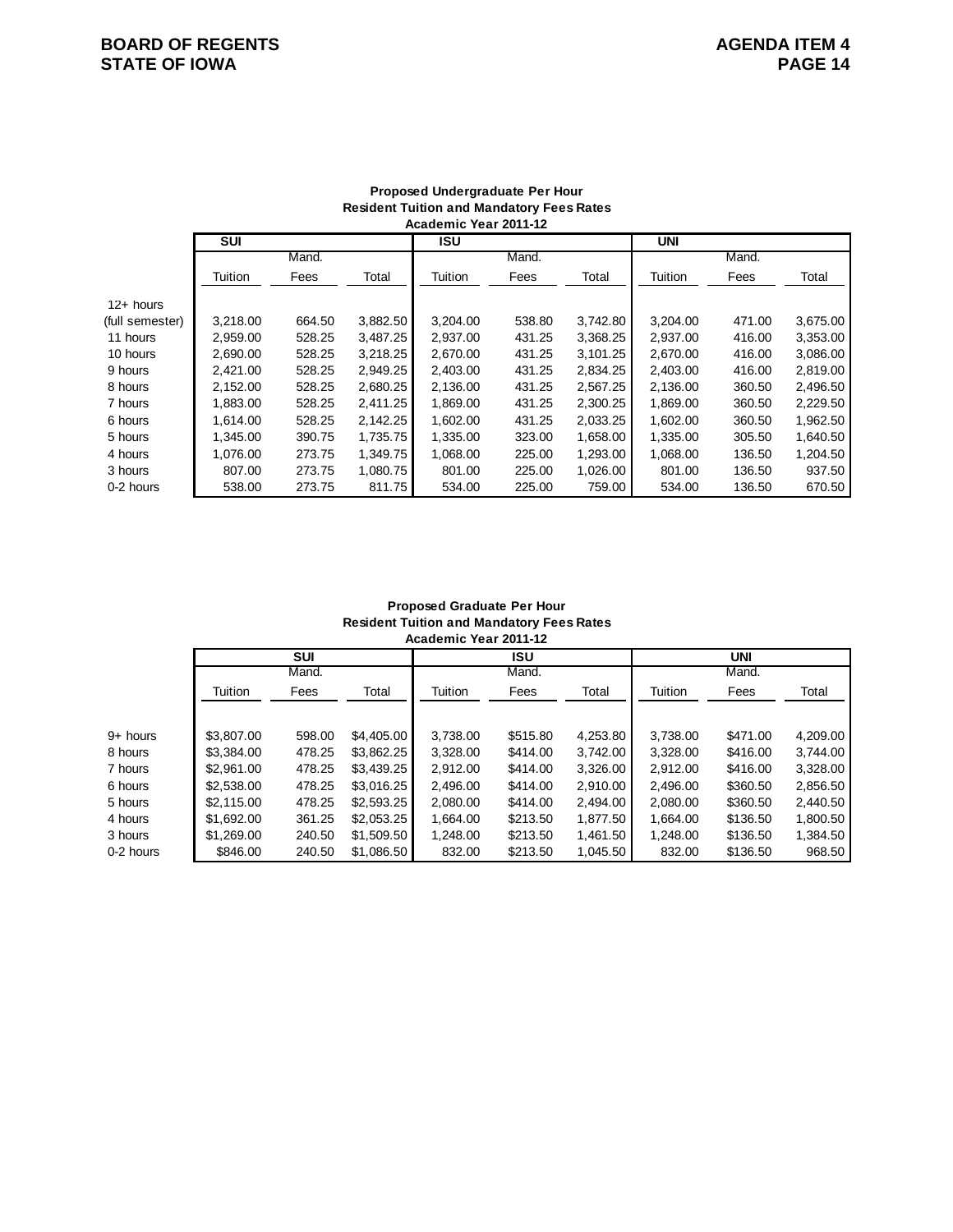# **Additional Information:**

### Board Tuition Policy

The Board tuition policy includes, in part:

The Board will use, as a benchmark in evaluating tuition and fee increases, an inflationary percentage range of the projected HEPI (Higher Education Price Index) as determined by the University of Iowa's Institute for Economic Research, in consultation with economists at Iowa State University and the University of Northern Iowa.

### Higher Education Price Index

HEPI measures the average relative level in the prices of a fixed market basket of goods and services purchased by colleges and universities through current educational and general expenditures excluding research. HEPI documents inflation affecting the higher education industry, allowing colleges and universities to specifically determine the increase in funding required each year to maintain real investment.

Since the Board determines tuition increases well in advance of the actual expenditure of funds, the Board has utilized inflation projections. The Institute for Economic Research at the University of Iowa prepares these projections, which include a range for HEPI.

| <b>HEPI Projections</b>                                         |               |        |  |  |  |
|-----------------------------------------------------------------|---------------|--------|--|--|--|
|                                                                 | Range         | Median |  |  |  |
| FY 2008                                                         | $3.2 - 4.2%$  | 5.0%   |  |  |  |
| FY 2009                                                         | $3.2 - 4.5%$  | 2.3%   |  |  |  |
| FY 2010                                                         | $4.2 - 5.6%$  | 0.9%   |  |  |  |
| FY 2011**                                                       | $1.8 - 3.5\%$ | 2.7%   |  |  |  |
| FY 2012**                                                       | $2.2 - 4.0\%$ | 3.1%   |  |  |  |
| Range is the original projection; Median is actual unless noted |               |        |  |  |  |
| Projected                                                       |               |        |  |  |  |

### Peer Groups

The following table and those on the next two pages represent comparative analyses with the Board-established peer groups; ten other universities are represented in each of the Regent universities peer comparison groups.

| πραπουπ γιυαρο.                                                          |         |          |  |  |  |  |  |                    |         |                             |
|--------------------------------------------------------------------------|---------|----------|--|--|--|--|--|--------------------|---------|-----------------------------|
| Regent Undergraduate<br><b>Tuition and Fees</b><br>2010-11 Academic Year |         |          |  |  |  |  |  |                    |         |                             |
|                                                                          |         |          |  |  |  |  |  |                    |         | <b>Resident Nonresident</b> |
|                                                                          |         |          |  |  |  |  |  | University of Iowa | \$7,417 | \$23,713                    |
| SUI Peer Group Average *                                                 | 10,084  | 27,170   |  |  |  |  |  |                    |         |                             |
| \$ from Peer Group Average                                               | 2,667   | 3,457    |  |  |  |  |  |                    |         |                             |
| % of Peer Group Average                                                  | 73.6%   | 87.3%    |  |  |  |  |  |                    |         |                             |
| <b>Iowa State University</b>                                             | \$6,997 | \$18,563 |  |  |  |  |  |                    |         |                             |
| ISU Peer Group Average *                                                 | 9,927   | 24,950   |  |  |  |  |  |                    |         |                             |
| \$ from Peer Group Average                                               | 2,930   | 6,387    |  |  |  |  |  |                    |         |                             |
| % of Peer Group Average                                                  | 70.5%   | 74.4%    |  |  |  |  |  |                    |         |                             |
| University of Northern Iowa                                              | \$7,008 | \$15,348 |  |  |  |  |  |                    |         |                             |
| UNI Peer Group Average *                                                 | 8,339   | 17,529   |  |  |  |  |  |                    |         |                             |
| \$ from Peer Group Average                                               | 1,331   | 2,181    |  |  |  |  |  |                    |         |                             |
| % of Peer Group Average                                                  | 84.0%   | 87.6%    |  |  |  |  |  |                    |         |                             |

\*Averages exclude Regent institutions.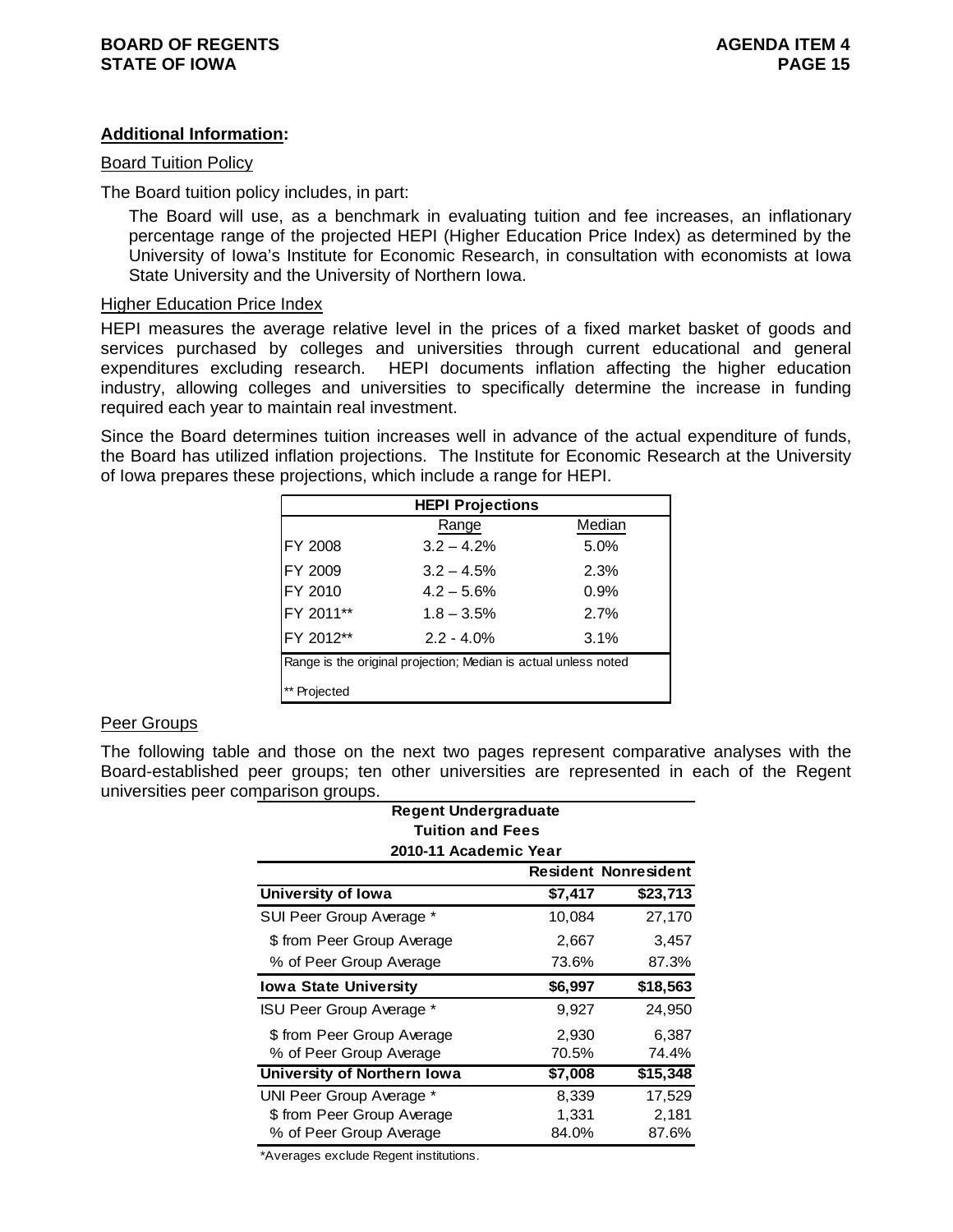# **Peer Group Comparisons of 2010-11 Undergraduate Resident Tuition and Fees**

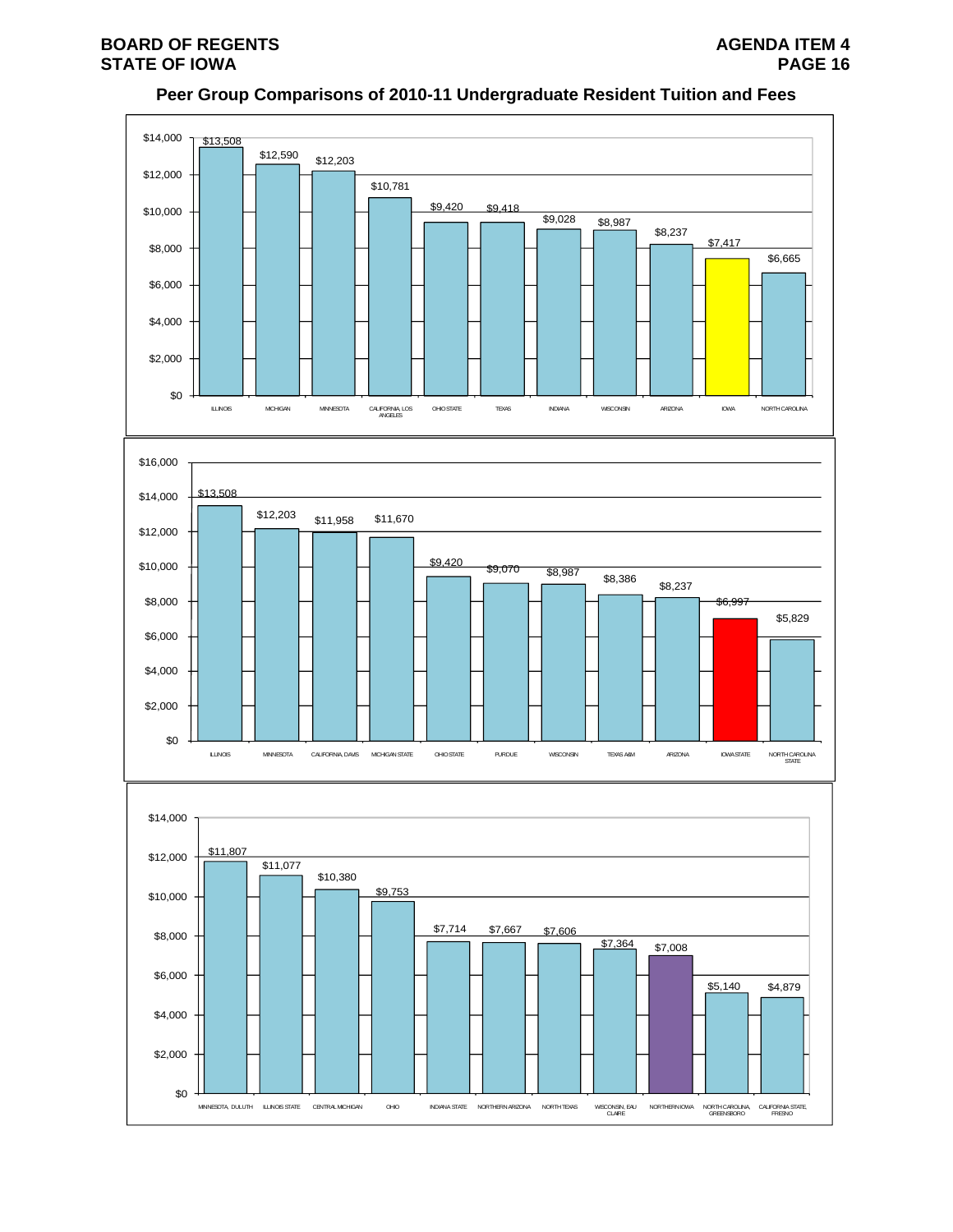# **BOARD OF REGENTS AGENUS AGENDA ITEM 4 STATE OF IOWA** PAGE 17

## **Peer Group Comparisons of 2010-11 Undergraduate Nonresident Tuition and Fees**